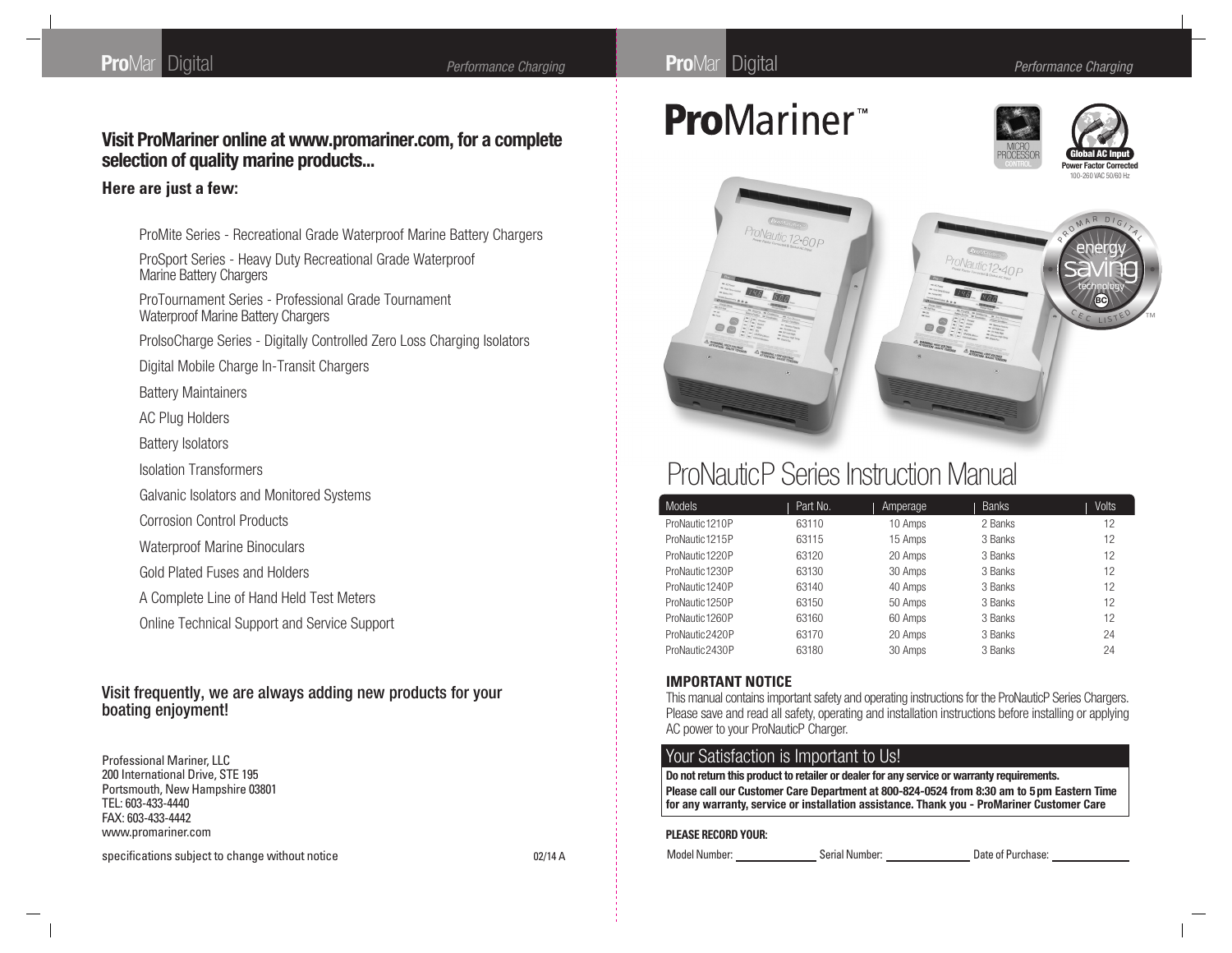# Table of Contents

| Introduction                               | $2 - 3$   |
|--------------------------------------------|-----------|
| CAUTIONS, WARNINGS AND SAFETY INSTRUCTIONS | $4 - 8$   |
| Installation                               | $9 - 12$  |
| Setup and Operation                        | $13 - 17$ |
| Programming                                | $18-19$   |
| Troubleshooting                            | 20        |
| Maintenance                                | 21        |
| Dimensions                                 | $22 - 24$ |
| Typical Wiring Configuration               | $25 - 27$ |
| <b>Typical Battery Capacity</b>            | 28        |
| Warranty Information                       | 29        |
| Multi-Language Remote Instructions         | 30        |

### Introduction



#### **Unpacking and Inspection:**

Thoroughly inspect your ProNauticP unit. The package should contain the following:

- 1) ProNauticP Charger
- 2) Parts package including:
	- a. Owners/Installation manual
	- b. Warranty Card
	- c. Temperature Probe

**DAMAGE – If any parts are missing or damaged, or the unit has been damaged in shipping contact ProMariner Customer Service at 1-800-824-0524, please do not take it back to place of purchase.**

**DO NOT attempt to install or operate the unit if it has been damaged in any way.**

**12 Volt Models 24 Volt Models** 10 Amps PP1210 – 2 Output 20 Amps PP2420 – 3 Outputs 15 Amps PP1215 – 3 Outputs 30 Amps PP2430 – 3 Outputs 20 Amps PP1220 – 3 Outputs 30 Amps PP1230 – 3 Outputs 40 Amps PP1240 – 3 Outputs 50 Amps PP1250 – 3 Outputs 60 Amps PP1260 – 3 Outputs

**10. ABYC Recommended Bonding Stud**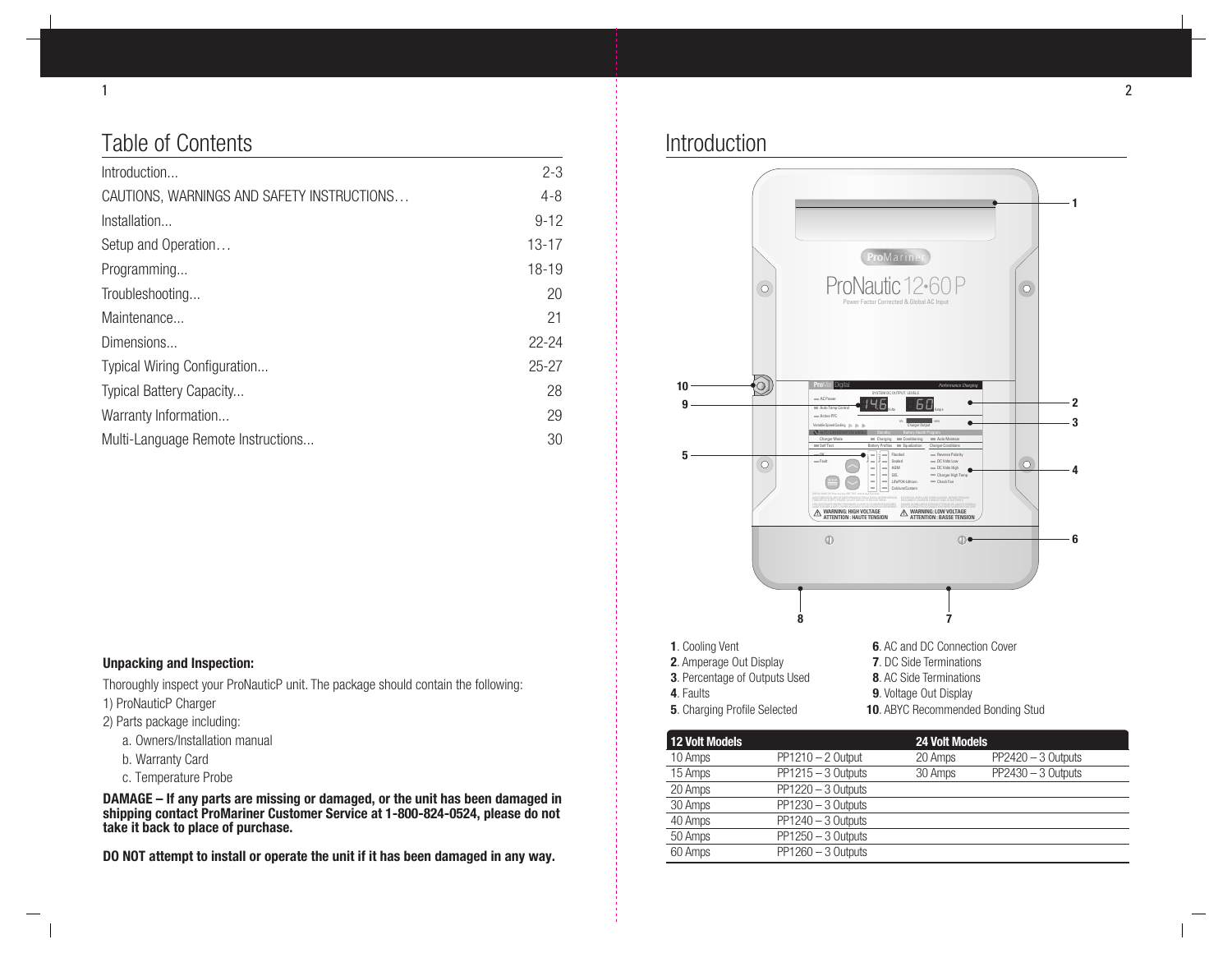### Introduction

Thank you from all of us at Professional Mariner, LLC and congratulations on the recent purchase of your ProNauticP Series On-Board Marine Battery Charger. The ProNauticP On-Board Marine Battery Charger is the latest in advanced microprocessor controlled battery charging technology and is ideal for: cuddy, cruiser, sail, house boats, yachts commercial offshore and sport fishing boats.

The ProNauticP Series is designed to be installed in an area where the charger will NOT be subjected to water. Recommended installation is in an engine room or dry compartments where 6 inches of clearance on all sides is available.

The ProNauticP Series On-Board Marine Battery Charger incorporates industry leading technology, delivering fully automatic and sequential multi-stage charging that provides electronically controlled charging, conditioning and maintenance of all batteries and or banks connected.

#### High Line Features:

**Power Factor Correction** - This ensures efficient operation of the unit regardless of the quality of the power input.

**Automatic Global AC Input** - This unit has been designed for 100-240VAC operation at 60Hz (US) and 50Hz. (European & Australia)

**Digital Information Center** - Displays real-time state of charge, charge mode and voltage/amperage in an easy to read format.

NOTE: During Standby Energy Savings Mode only the Power, Standby and Auto Maintain LED's will be illuminated

**Multiple Battery Type Charging Capability** - User selected battery types including new technologies such as Lithium (LiFePO4) as well as a custom setting to manually select the desired voltages.

**Selectable Power Level** - Adjust amperage draw of the unit to prevent it from competing with other appliances when only a lower amperage shore / station power hookup is available.

**Conservation Energy Saver Mode** - After fully charging and conditioning batteries, ProNauticP's Energy Saver Mode will monitor and Auto Maintain batteries only when needed, maintaining a full state of charge. This significantly reduces AC power consumption while lowering operating costs and maximizing reserve power performance.  $\mathbb{R}$ 

#### Standard Features:

C E C L I S TE saving energy technology

> **Fully Automatic** – Charge rates and battery maintenance automatically controlled based on battery chemistry selected. Automatically selects between charge, conditioning and ready.

#### **Stylish and compact on-board marine charger:**

Expanded LED operation status center with fault indicators Easy to navigate 3 button command center Electronic variable speed cooling No drip shield required venting design DC cable organizer AC cable organizer ABYC recommended bonding system connection

### **Warning**

This appliance is not intended for use by persons (including children) with reduced physical, sensory or mental capabilities, or lack of experience and knowledge, unless they have been given supervision or instruction concerning use of the appliance by a person responsible for their safety.

Children should be supervised to ensure that they do not play with the appliance.

A **WARNING:** Please don't recharge non-rechargeable batteries.

#### **DO NOT attempt to install or operate the unit if it has been damaged in any way.**

#### **IMPORTANT NOTICE – PLEASE READ AND UNDERSTAND THIS MANUAL BEFORE INSTALLING YOUR PRONAUTIC P SERIES CHARGER.**

This manual is written to assist in the installation of your new ProNauticP Series Charger; however, since this is a permanent AC and DC hardwired installation, ProMariner strongly recommends that a Certified Marine Electrical Technician® trained by the American Boat and Yacht Council (ABYC) perform the installation. The ProNauticP Series unit you have purchased was constructed to the safety standards of the ABYC to prevent fire and electrocution; the installation must conform to these same industry standards. For more information on ABYC, their Standards and Technical Information reports for Small Craft and to find a certified technician near you, visit www.abyc.com.

 **CAUTION:** To preclude a safety hazard, all existing AC and DC electrical components (e.g. wire, fuses, circuit breakers, battery switches, and connections) must be inspected for proper condition prior to installation. Failure to confirm adequate condition and proper installation to ABYC standard E-11 AC & DC electrical systems on board boats may result in a dangerous condition and/or premature failure of this or other installed electrical components. Any and all areas of the existing system that are found not in compliance with ABYC E-11 must be replaced prior to installation.

 **CAUTION:** If you are replacing an existing battery charger please disconnect the battery charger output cables from the existing charger AND the battery(s). Do not use existing cables if they are not in compliance with the sizes detailed in this manual. If you have any doubt about your ability to fuse and wire this unit correctly PLEASE refer to www.abyc.com for a list of certified electricians in your area that are qualified to perform this installation to the ABYC standards.

Important Notice: FCC Class B Notification & International Standards Compliance

NOTE: This equipment has been tested and found to comply with the limits for a class B digital device, pursuant to Part 15 of the FCC Rules. These limits are designed to provide reasonable protection against harmful interference when the equipment is operated in a commercial environment. This equipment generates, uses, and can radiate radio frequency energy and, if not installed and used in accordance with the instruction manual, may cause harmful interference to radio communications.

**BC**

**AEVG** 

Designed, Constructed and Tested to: UL 1236 SB, CSA C22.2-107.2, FCC Class B and CEC EN60335-1/2-29, EN60335-2-29, EN61000-3-2, EN61000-3-3 Complies w/ ABYC A-31, AC Input Power Factor Corrected, Meets EN61000-302:2000 + A2:2005



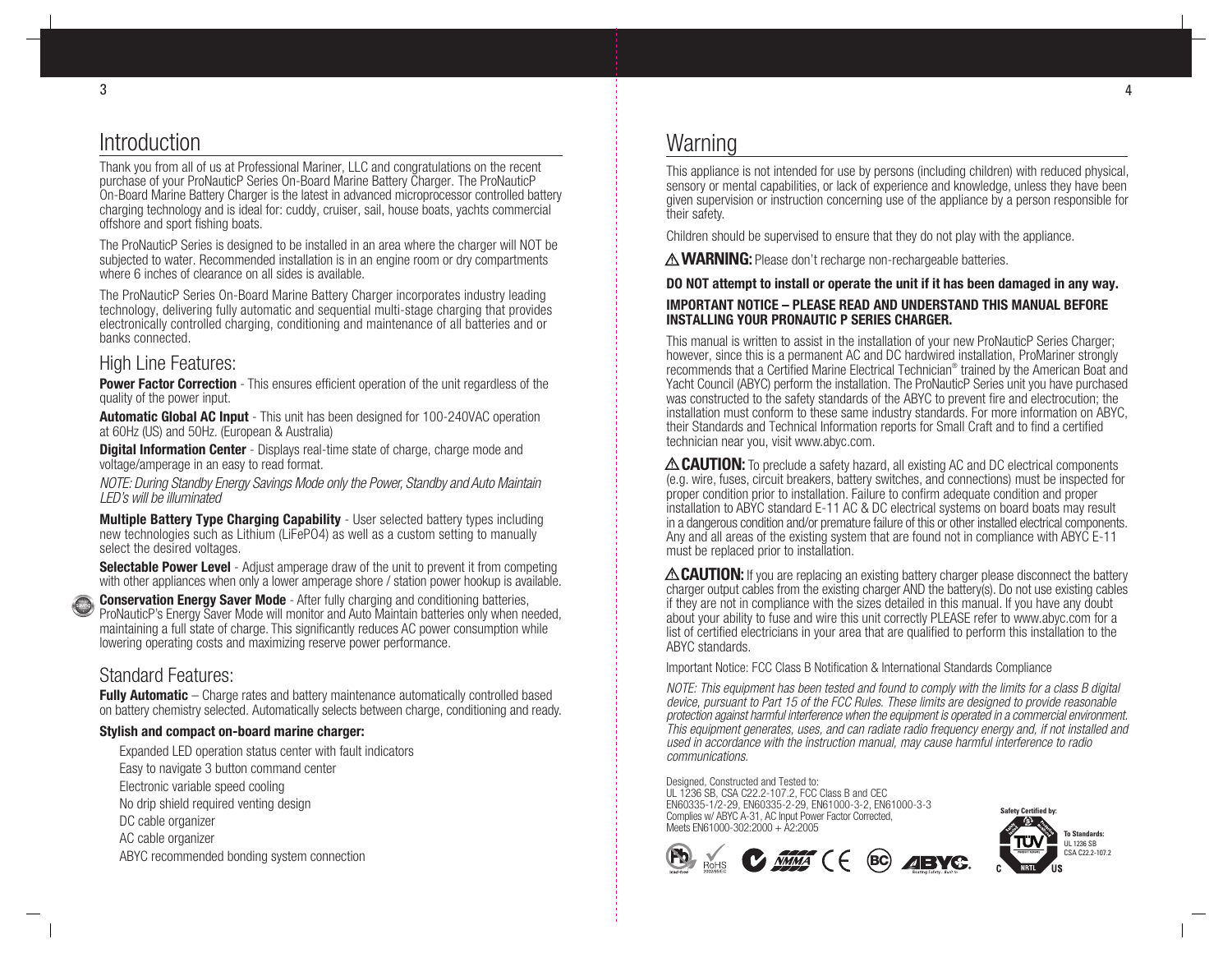# Warning

#### **WARNING: HIGH VOLTAGE / ATTENTION : HAUTE TENSION**

AVOID SERIOUS INJURY OR DEATH FROM ELECTRICAL SHOCK. BEFORE OPENING TURN OFF AC SUPPLY POWER.<br>CHOC ELECTRIQUES PEUVENT PROVOQUER LA MORT OU DE SERIEUSE BLESSURES. AVANT D'OUVRIR LA BOITE, COUPER LE COURANT.

### **WARNING: LOW VOLTAGE / ATTENTION : BASSE TENSION**

ELECTRICAL BURN AND SPARK HAZARD. BEFORE OPENING DISCONNECT CHARGER CONNECTIONS AT BATTERY(S).(DANGER DE BRULURES ELECTRIQUE ET ETINCELLES). AVANT D'OUVRIR LA BOITE DECONNECTER LES CONNECTIONS ENTRE CHARGEUR ET BATTERIE.

#### **WARNING / AVERTISSEMENT :**

DO NOT EXPOSE TO RAIN OR SPRAY / NE PAS EXPOSER AUX INTEMPÉRIES

#### $\bigtriangleup$ caution:

- HOT SURFACES TO REDUCE THE RISK OF BURNS, DO NOT TOUCH.
- CHARGE ONLY USER SELECTABLE TYPE BATTERIES (FLOODED, AGM, GEL OR CALCIUM) OTHER TYPES OF BATTERIES MAY BURST CAUSING PERSONAL INJURY AND DAMAGE
- RISK OF ELECTRIC SHOCK. NO USER SERVICEABLE PARTS. RETURN TO MANUFACTURER FOR SERVICING
- THIS CHARGER IS MEANT FOR CONTINUOUS DUTY
- IGNITION PROTECTED
- FOR MARINE USE

#### **ATTENTION :**

- 
- SURFACES CHAUDE-NE PAS TOUCHER, RISQUES DE BRULURES<br>- UTILISER POUR ATTENTION: CHARGER UNIQUEMENT LES BATTERIES DU TYPE (PLOMB/ACIDE OU PLOMB/GEL/ AGM ET BATTERIE AU CALCIUM). D'AUTRES TYPES DE BATTERIES POURRAIENT ÉCLATER ET CAUSER DES BLESSURES OU DOMMAGES
- RISQUE DE CHOCS ELECTRIQUE-RETOURNER AU FABRIQUANT POUR SERVICE.
- CE CHARGEUR EST FABRIQUE POUR LE DEVOIR CONTINU
- PROTÉGÉ CONTRE L'EXPLOSION
- POUR UTILIZATION MARINE

**Before connecting to batteries or AC power, read all instructions and cautionary markings on the battery charger and batteries. Do not discard this manual, save it for future reference.**

EXTERNAL CONNECTIONS TO CHARGER SHALL COMPLY WITH THE UNITED STATES COAST GUARD ELECTRICAL REGULATIONS (33CFR183, SUB PART 1).

**1. SAVE THESE INSTRUCTIONS** - This manual contains important safety, operating and installation instructions for the ProNauticP Series Battery Charger. **Do not discard this manual, save it for future reference.**

2. Do not expose charger to rain or snow.

3. Use of attachments not recommended or sold by Professional Mariner, LLC will void warranty and may result in a risk of fire, electrical shock or personal injury.

4. Do not operate the charger if it has received a sharp blow, direct hit of force, been dropped or otherwise damaged in any way.

5. Do not disassemble the battery charger. If service or repair is required please contact customer service at 1-800-824-0524. Incorrect reassembly may result in a risk of electric shock or fire.

6. To reduce the risk of electrical shock, remove 120 volt or 240 volt AC shore power. Also remove DC battery connections prior to any maintenance or cleaning. Turning off controls will not reduce this risk.

### **WARNING: AVOID SERIOUS INJURY OR DEATH FROM FIRE, EXPLOSION OR ELECTRICAL SHOCK**

- Make connection in an open atmosphere free of explosive fumes.
- Make connection in a secure manner that will avoid contact with water.

# Important Safety Instructions

#### **7. WARNING – RISK OF EXPLOSIVE GASES.**

a) WORKING IN THE VICINITY OF A LEAD-ACID BATTERY IS DANGEROUS. BATTERIES GENERATE EXPLOSIVE GASES DURING NORMAL BATTERY OPERATION. FOR THIS REASON, IT IS OF UTMOST IMPORTANCE THAT EACH TIME BEFORE USING YOUR CHARGER, YOU READ THIS MANUAL AND FOLLOW THE INSTRUCTIONS EXACTLY.

b) To reduce risk of battery explosion, follow these instructions and those published by battery manufacturer and manufacturer of any equipment you intend to use in vicinity of a battery(s). Review cautionary markings on these products.

#### **8. PERSONAL PRECAUTIONS**

a) Someone should be within the range of your voice or close enough to come to your aid when working near a Lead-acid battery.

b) Have plenty of soap and water nearby in case battery acid comes in contact with skin, clothes or eyes.

c) Wear complete eye protection and clothing protection. Avoid touching eyes while working near battery(s).

d) If battery acid contacts skin or clothing, wash immediately with soap and water. If acid enters eye, immediately flood eye with running cold water for at least 10 minutes and get medical attention immediately.

e) NEVER smoke or allow a spark or flame in the vicinity of a battery or engine.

 **CAUTION** - To reduce the risk of injury, charge only the battery types shown on the ProNauticP user interface label i.e. Lead-acid type rechargeable batteries (Flooded, Sealed Flooded, GEL (Gelled Electrolyte Lead-acid) or AGM (Absorbed Glass Mat)). Other types of batteries may burst, causing personal injury. The ProNauticP is factory set for Sealed Flooded (Lead-acid) batteries.

f) Incorrect assembly may result in electrical shock or fire.

g) Be extra cautious to reduce risk of dropping a metal tool onto a battery, it might spark or short-circuit the battery or other electrical hardware that may cause a fire or explosion.

#### h) Remove all personal metal items such as rings, bracelets, necklaces, watches and jewelry when working near a battery. A battery can produce a short circuit current high enough to weld a ring or any other metal, causing serious burns.

i) Do not use the battery charger to charge dry cell batteries that are commonly used with home appliances i.e. a cordless power drill battery. These batteries may burst and cause injury to persons and damage to property.

i) NEVER charge a frozen battery.

#### **9. PERSONAL SAFETY WHILE PREPARING TO CHARGE BATTERIES ON-BOARD OR OFF-BOARD**

a) If necessary to remove a battery(s) from a boat to charge, always remove the negative (-) grounded terminal from battery first. Make sure all accessories in the boat are off, so as not to cause an arc.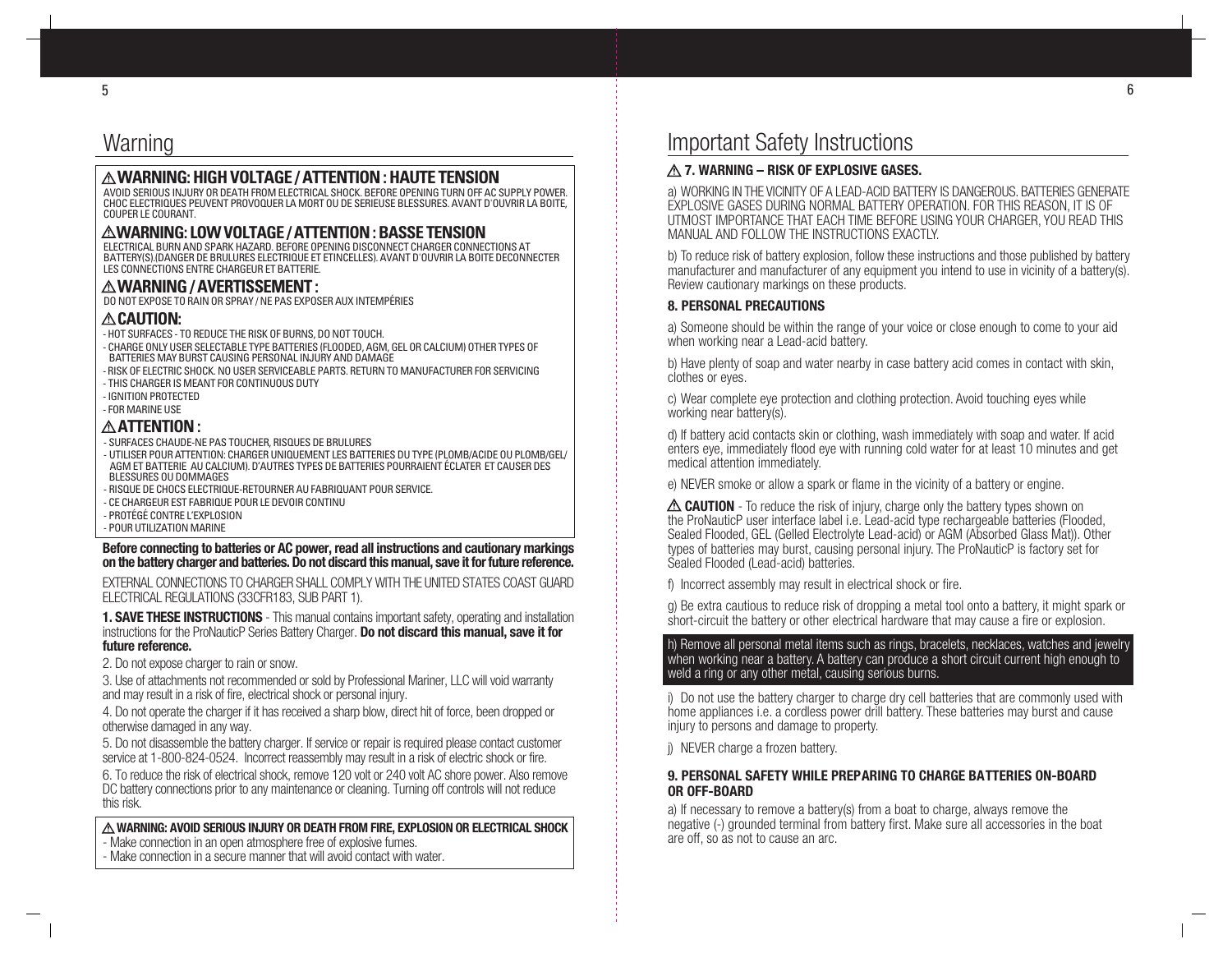b) Be sure the area around the charger and batteries is well ventilated while the batteries are being charged. Gases can be forcefully blown away using a piece of cardboard or other nonmetallic material as a fan.

c) When cleaning battery terminals wear full eye protection to prevent corrosive material from coming in contact with eyes.

d) Add distilled water **(not tap or bottled water that contain minerals)** in each cell until electrolyte reaches the levels specified by the battery manufacturer. Do not overfill. For batteries without fill caps, carefully follow manufacturer's recharging instructions.

e) Study all battery manufacturer's specific precautions such as removing cell caps while charging and recommended rates of charge.

f) Determine battery type / charge profile for battery(s) by referring to the boat owner's manual / electrical equipment(s) package and or the manufacturer's specifications located on each battery. Make sure Battery Type and Charge Profile are properly selected before charging your batteries.

NOTE: The ProNauticP Series models are required to be mounted in the vertical position.

NOTE: This is a dry compartment unit intended not to come in contact with water. When mounting the charger please ensure water intrusion is not possible as it is not covered under warranty. DO NOT install in an open cockpit or deck where water is a factor.

#### NOTE: ProMariner highly recommends that this unit be installed by an ABYC Certified Electrical Technician. Guidance from ABYC E-11 AC & DC electrical systems on board boats and ABYC A-31 battery chargers and inverters is offered throughout this manual to ensure a safe, trouble free installation. Please re-read the PERSONAL PRECAUTIONS section of this manual prior to installation.

 This unit has been designed for PERMANENT INSTALLATION ONLY Install this unit according to these instructions. Powering this unit through a plug-and-socket configuration will void your warranty and may create a serious electric shock hazard.

LOCATION - This unit must be located in a dry, well-ventilated area, free from unsecured hardware. Do not mount the unit directly above or below batteries to prevent corrosive electrolyte or gasses from damaging the unit.

LOCATION - MOUNTING - This unit must be mounted securely to an appropriate surface (e.g. plywood bulkhead, cored fiberglass hull structure) and through-bolted if possible.

- LOCATION In addition, the following should be considered when choosing a location:
	- 1)Placement of the optional remote panel–ensure the cable is long enough to reach the desired location (generally in proximity to the main panel board) and is not routed near exhaust or in an area where it can be damaged.
	- 2)Service Remember, there are items on this unit that should be routinely checked (connections, LED Status Center) ensure that there is ample room to address these issues. Also consider space to adequately swing a standard wrench. Contact between a live component and a metallic fuel line can be extremely dangerous. A minimum of 6 inches of clearance on each side must be maintained.
	- 3)Cable Routing The size of the DC cabling used is dependent upon the proximity to the battery(s) being charged. When deciding on a location, this should be a consideration. Consult the DC cable size table further on in this manual when planning your installation.

# Important Safety Instructions

- 4)Battery Location This unit can not be mounted directly above or below a battery due to the corrosive nature of the gasses and electrolyte. Take care to ensure that spillage of electrolyte can be contained in a proper battery box or tray in the event of a leak and that the corrosive gas given off during the use and charge cycles cannot come into contact with the unit.
- 5) Temperature note installation is permitted in an environment of 45° C (113° F) maximum. Otherwise, it may result in output reduction to protect internal components and the performance of the unit. Check intended installation spaces before installing to prevent unit thermal shutdown. Please note ProMariner recommends at least 6" of clearance space around all sides and the front of the charger for proper cooling.

 **CAUTION:** To preclude a safety hazard, all existing AC and DC electrical components (e.g. wire, fuses, circuit breakers, battery switches, and connections) must be inspected for proper condition prior to installation. Failure to confirm adequate condition and proper installation to ABYC standard E-11 AC & DC electrical systems on-board boats may result in a dangerous condition and/or premature failure of this or other installed electrical components. Any and all areas of the existing system that are found not in compliance with ABYC E-11 must be replaced prior to installation. See www.abyc.com for a limited use copy of E-11 and the other applicable standards.

 $\triangle$  **CAUTION:** If you are replacing an existing battery charger please disconnect the battery charger output cables from the existing charger AND the battery(s). Do not use existing cables if they are not in compliance with the sizes detailed in this manual. If you have any doubt about your ability to fuse and wire this unit correctly PLEASE refer to www.abyc.com for a list of certified electricians in your area that are qualified to perform this installation to the ABYC standards.

 **WARNING:** AC Installations have the potential to cause serious injury or death, installations should be performed by an ABYC Certified Electrical Technician to insure a safe and trouble free installation.

24 Volt Systems - This manual is written describing 12V installations, for 24V installations always make sure you have a 24V ProNauticP Charger and that your batteries are configured as a 24 volt system. Each bank requires a separate 24V positive connection to the charger.

### Grounding

AC GROUNDING INSTRUCTIONS - The Ground (GND) terminal of the AC input connector must be connected to the AC grounding system at the AC ground buss.

DC GROUNDING INSTRUCTIONS - The external case grounding stud should be connected to the vessel's Bonding System which is connected to the Boats DC negative terminal. Please refer to ABYC A-31.

#### **AC INSTALLATION MATERIALS AND CONNECTIONS**

#### **WARNING: ENSURE MAIN BREAKER IS OFF AND SHORE/STATION POWER IS DISCONNECTED!**

**If the AC Shore power cord is damaged, it must be replaced by a special cord or assembly available from the manufacturer of the vessel or service agent.**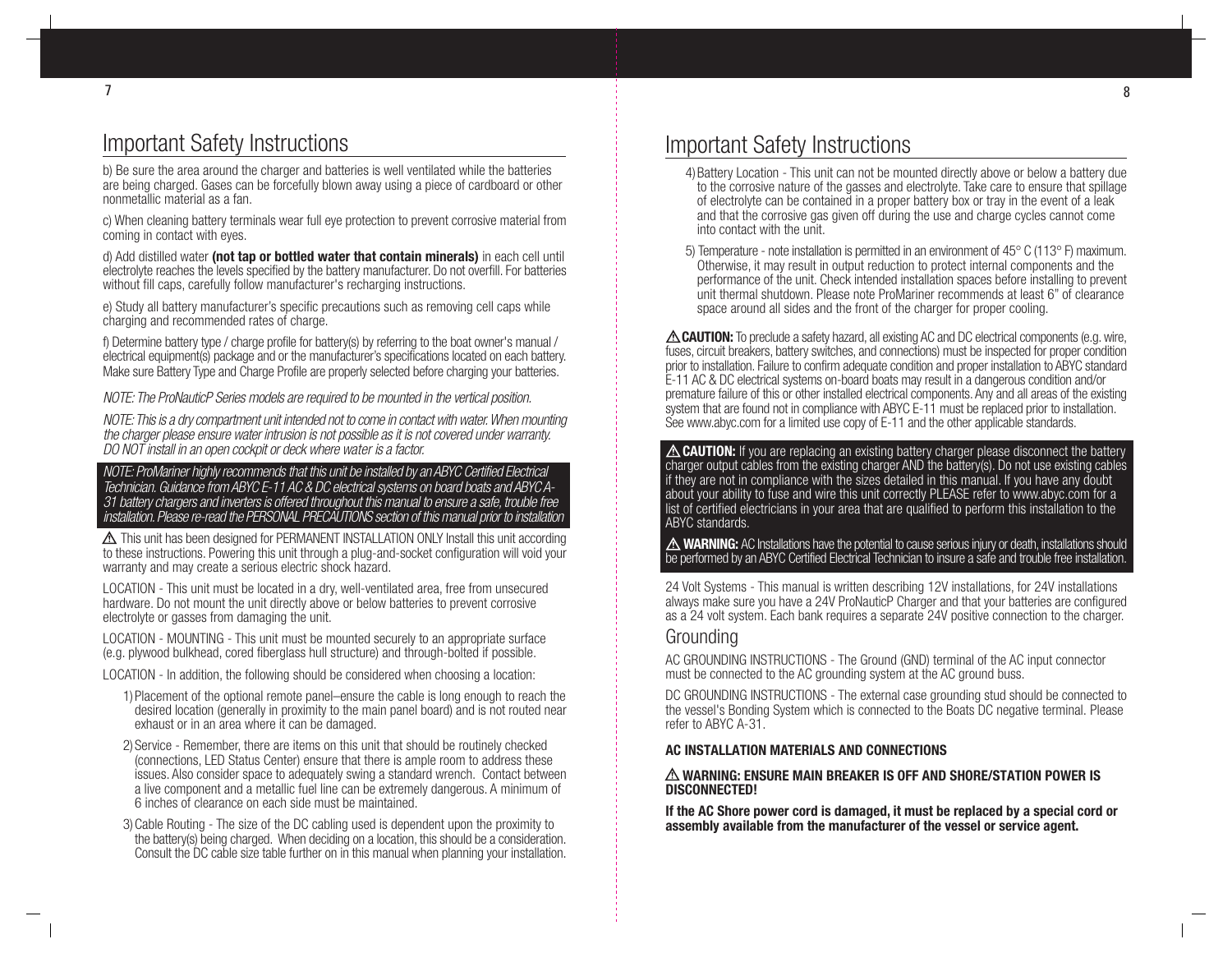### Installation

**EXAUTION:** Make sure AC Shore Power is Disconnected from the Boat and there is no presence of AC Power prior to installation. For new installations always connect Batteries as the LAST STEP. If you are replacing an existing battery charger please disconnect the battery charger output cables from the existing charger AND the battery(s). Do not use existing cables if they are not in compliance with the sizes detailed in this manual. If you have any doubt about your ability to fuse and wire this unit correctly PLEASE refer to for a list of certified electricians in your area that are qualified to perform this installation to the ABYC Standards.

1. Permanent Installation and Circuit Protection - This charger is designed for permanent installation, the AC must be permanently wired to the circuit breaker (dedicated or a branch breaker in a panel) in order to avoid serious injury or death.The following table indicates which breaker & conductor size is appropriate for the model installed. Use only UL 1426 "Boat Cable" with a jacket temperature rating of 105 $\degree$ C, this is commonly available at any marine supply store. Do not use solid cable, speaker wire or welding cable.

Note: Common Breaker sizes are 5, 10, 15, 20 amp for example if charger is listed below as 6 Amp at 110 VAC please use a 10 amp breaker.

|                   | <b>Charger Model</b> | 110-120<br>volt breaker | 220-250<br>volt breaker | <b>AC</b> conductor<br>size |
|-------------------|----------------------|-------------------------|-------------------------|-----------------------------|
|                   | ProNautic1210P       | 5 Amp                   | 5 Amp                   | 16 AWG                      |
|                   | ProNautic1215P       | 10 Amp                  | 5 Amp                   | <b>16 AWG</b>               |
|                   | ProNautic1220P       | 10 Amp                  | 5 Amp                   | <b>16 AWG</b>               |
|                   | ProNautic1230P       | 10 Amp                  | 10 Amp                  | 16 AWG                      |
|                   | ProNautic1240P       | 15 Amp                  | 10 Amp                  | 14 AWG                      |
| AC Breaker Sizing | ProNautic1250P*      | 15 Amp                  | 10 Amp                  | <b>14 AWG</b>               |
|                   | ProNautic1260P*      | 15 Amp                  | 10 Amp                  | <b>14 AWG</b>               |
|                   | ProNautic2420P       | 15 Amp                  | 10 Amp                  | 14 AWG                      |
|                   | ProNautic2430P*      | 15 Amp                  | 10 Amp                  | 14 AWG                      |

\* These units (1250, 1260, 2430,) require the installation of a split ferrite unit included in the package. It is installed on the AC input cable as shown below.



2. Connections – Using ring or captive spade connections and the proper crimping tool, attach the Line – Neutral – Ground to the appropriate terminals on the charger (Note: Label above AC connector is color coded to ensure proper installation). Repeat this procedure for the breaker side of the install. Support cable every 18" and protect from sharp edges and chafing when passing through bulkheads, and other openings all according to ABYC E-11.



3. Split Ferrite - This split ferrite unit is included with models 1250, 1260 and 2430. It must be installed such that all of the AC cabling passes through it as shown. The split ferrite is to be installed immediately before the AC cable enters the charger.

### Installation



#### **Please note DC organizer is color coded ensuring proper polarity connections are made.**

1. Choosing Conductors – Unlike AC conductors, DC is sensitive to voltage drop, the longer the round trip, the larger the conductor needs to be. Follow the table below for your installation. Like AC, use only UL 1426 "Boat Cable" with a jacket temperature rating of 105° C this is commonly available at any marine supply store. Do not use solid cable, speaker wire or welding cable.

| 12 Volt 10 Amp | Length of conductor to and from power source |     |                 |                |                 |
|----------------|----------------------------------------------|-----|-----------------|----------------|-----------------|
| Wire length    | 10'                                          | 15' | 20'             | 25'            | 30'             |
| <b>AWG</b>     | 14                                           | 12  | 10              | 10             | 10              |
| 12 Volt 15 Amp |                                              |     |                 |                |                 |
| Wire length    | 10 <sup>1</sup>                              | 15' | 20'             | 25'            | 30 <sup>1</sup> |
| AWG            | 12                                           | 10  | 10              | 8              | 8               |
| 12 Volt 20 Amp |                                              |     |                 |                |                 |
| Wire length    | 10'                                          | 15' | 20'             | 25'            | 30 <sup>1</sup> |
| AWG            | 10                                           | 10  | 8               | 6              | 6               |
| 12 Volt 30 Amp |                                              |     |                 |                |                 |
| Wire length    | 10 <sup>1</sup>                              | 15' | 20'             | 25'            | 30 <sup>1</sup> |
| AWG            | 10                                           | 8   | 6               | 6              | 4               |
| 12 Volt 40 Amp |                                              |     |                 |                |                 |
| Wire length    | 10'                                          | 15' | 20'             | 25'            | 30'             |
| AWG            | 8                                            | 6   | 6               | $\overline{4}$ | $\overline{4}$  |
| 12 Volt 50 Amp |                                              |     |                 |                |                 |
| Wire length    | 10 <sup>1</sup>                              | 15' | 20'             | 25'            | 30 <sup>1</sup> |
| AWG            | 6                                            | 6   | 4               | $\overline{4}$ | $\mathfrak{p}$  |
| 12 Volt 60 Amp |                                              |     |                 |                |                 |
| Wire length    | 10 <sup>1</sup>                              | 15' | 20'             | 25'            | 30'             |
| AWG            | 6                                            | 4   | 4               | $\overline{2}$ | $\overline{2}$  |
| 24 Volt 20 Amp |                                              |     |                 |                |                 |
| Wire length    | 10'                                          | 15' | 20 <sup>1</sup> | 25'            | 30'             |
| AWG            | 14                                           | 12  | 10              | 10             | 10              |
| 24 Volt 30 Amp |                                              |     |                 |                |                 |
| Wire length    | 10 <sup>1</sup>                              | 15' | 20'             | 25'            | 30'             |
| AWG            | 12                                           | 10  | 10              | 8              | 8               |

NOTE: Larger DC cables (generally 4 AWG and larger) require specialty tools to ensure proper termination with ring terminals. DO NOT solder terminals of any size.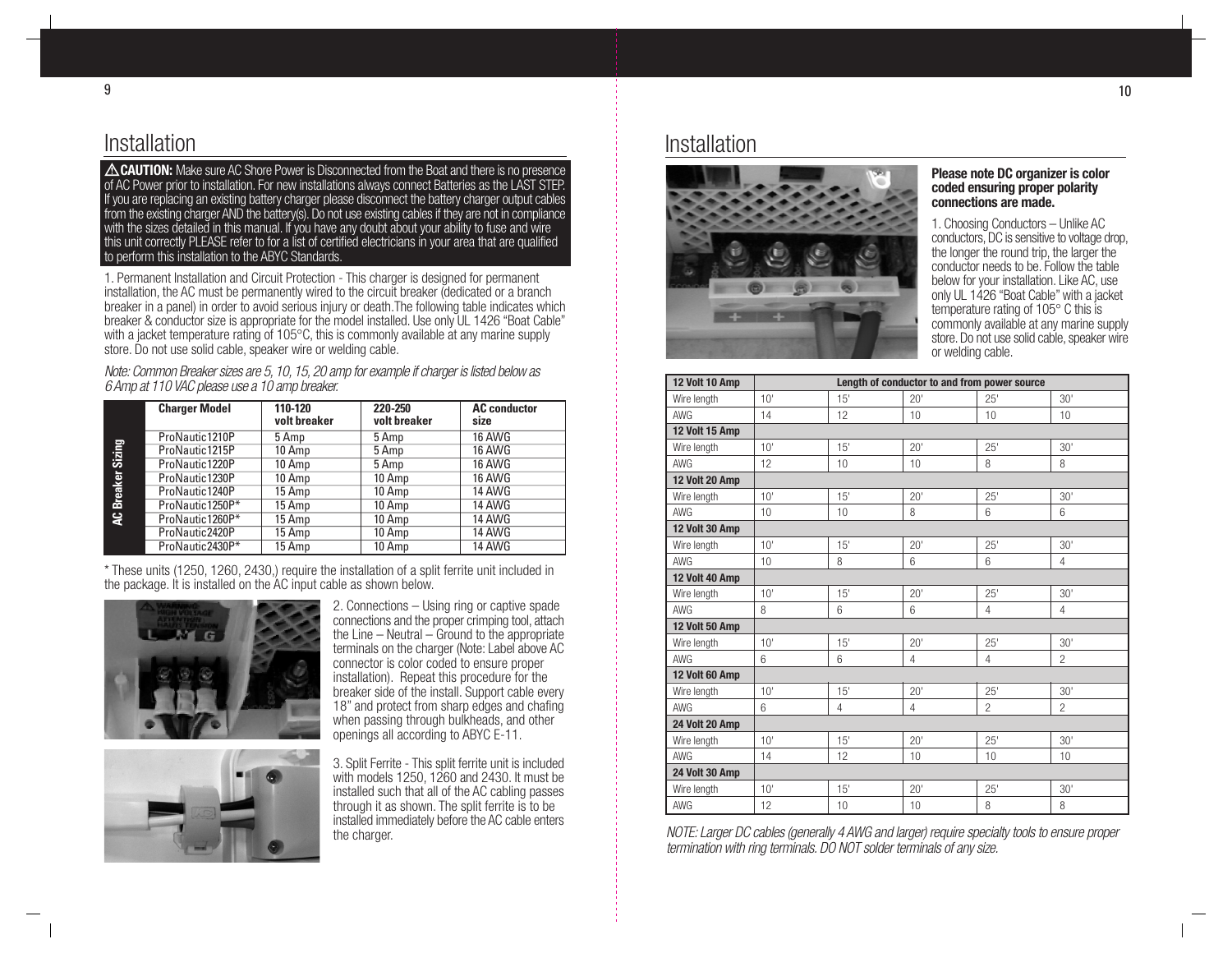# Installation

2. Fuse Selection - As illustrated in the diagram, each positive conductor from the charger to the battery/battery bank must be fused. Choose a fuse that is 10 amps higher than the charger output (e.g. 60 amps, choose a fuse of 70 amps). These fuses come in a variety of sizes and types. When choosing the proper fuse consider the connection to the DC cable (inline types for smaller amperages, stud and nut connections for larger amperages) as well as the availability of replacements. Fuses and holders are available through ProMariner or your local marine supply store.

3. Ground - This is extremely important and often overlooked. There is one common battery ground with the positive battery connections on the ProNauticP. There is also a "Chassis Ground".

a. Battery Negative - As shown in the diagram, this is connected to a bus bar or terminal stud (not included) that can handle, at a minimum the amperage of the charger output  $(1260 = 60$  amp minimum). This conductor shall be of equal size to the DC positive conductor chosen above. The battery negative terminals are connected to this bus bar or terminal stud.

b. Bonding Stud A.K.A Chassis Ground - This stud is connected to the boats bonding system as well as the bus bar or terminal stud mentioned above. This conductor is permitted to be one size smaller than the DC positive conductor chosen above; in the case of a DC to the case fault, this conductor is critical in carrying the fault current to trip the fuse or breaker, the AC ground CAN NOT handle high DC amperages.

4. Empty Charger Banks - In the event of an empty charger bank there is no need to use a jumper as done with traditional chargers. Simply leave the DC positive unloaded and the unit will perform correctly.

### Remote Temperature Sensor Probe



The ProNauticP comes standard with a temperature probe that is plug and play. The temperature probe must be connected while the charger is powered down or before it is connected to the breaker during installation. For best performance, attach the probe to the negative terminal of the "house" battery/bank.

Probe Connections:

Battery End (ring terminal) – Connect to the NEGATIVE terminal of the battery.

Charger End – Attach the "phone" style plug into the charger port labeled "Temp Sense".

Note: Once the temperature sensor is connected the charger will adjust its charge based on the batteries temperature. This is known as thermal compensation, where the charger will cut back if necessary to increase battery life. This is especially useful for AGM and GEL batteries which are inherently temperature sensitive.



### Installation

### Optional Remote Installation

A remote panel is available for your ProNauticP Charger.

The remote is provided with a cable and a network-type plug connector. Pay careful attention to the routing of the cable. Avoid sources of heat and possible chafe when routing.

With the charger powered down, connect the cable to the remote port on the ProNauticP.

| ProMariner <sup>®</sup> |                                            |
|-------------------------|--------------------------------------------|
| <b>Pro</b> Mar Digital  | <b>Performance Charging</b><br>Power<br>ñ. |
| Alarm<br>Backlight      | Setup<br>Enter                             |

### Pre-Setup Mode Overview

#### **bc (Battery Charger) Default Operation Overview:**

This ProNauticP is now constructed with the most power efficient technology available for a battery charger providing both charging and maintaining capability.This overall design and efficiency will reduce the overall operating cost of the unit by conserving AC power when it is not needed, while providing perfect battery maintenance and overall superior DC system performance.

The combination of sophisticated hardware and software includes the detection of the presence of one or more batteries connected to the ProNautic.

NOTE: If there is no battery connected, the battery charger will not operate. See PS (Power Supply) mode selection below.



#### **PS (Power Supply) Selectable Mode Operation Overview:**

In the event you would like to use your ProNauticP as a power supply without a battery in the system you may do so simply by selecting the Power Supply (PS) mode during the initial startup phase. This mode will allow the ProNauticP to power 12 Volt or 24 Volt (model specific) devices directly without a battery connected.

#### **Selecting PS (Power Supply) Mode Operation During AC Power On Start Up Overview :**

When AC power is applied or when the Self Test function is initiated the numerical displays will first display "888" to indicate all segments of the displays are working, and then the display will indicate either "bc" (Battery Charger) or "PS" (Power Supply) for 7 seconds. After 7 Seconds the ProNauticP will default to its "bc" (Battery Charger) mode of operation or the previously programmed function.

Note: The ProNauticP Charger will default to the Sealed Battery Type Charge profile (for both "bc" and "PS" modes of operation). You may also select any of the other battery type profiles in this mode. See Selecting Battery Type in the programming section of this manual.

If during the AC Power start-up you would like to select the "PS" (Power Supply) mode of operation you may do so during the 7 seconds window while the display is indicating "bc" by:

- 1. Push either the  $\bigcirc$  or  $\bigcirc$  key to toggle between "bc" and "PS"
- 2. While the display reads "PS" press SETUP/ENTER



|                                    |                              | SYSTEM DC OUTPUT LEVELS                       |               |
|------------------------------------|------------------------------|-----------------------------------------------|---------------|
| C Power<br>Auto Temp Control       | Volte                        |                                               | Amps          |
| Active PFC                         |                              | <b>THE REAL PROPERTY AND STORY</b><br>$^{16}$ |               |
| Variable Speed Cooling (3) (3) (3) |                              | Charger Output                                |               |
| AUTO CONSERVATION MODES            | Standby                      | Battery Health Program                        |               |
| Charger Mode                       | Charging<br><b>The State</b> | Conditioning                                  | Auto Maintain |
| Self Test                          | <b>Battery Profiles</b>      | <b>Expedition</b>                             |               |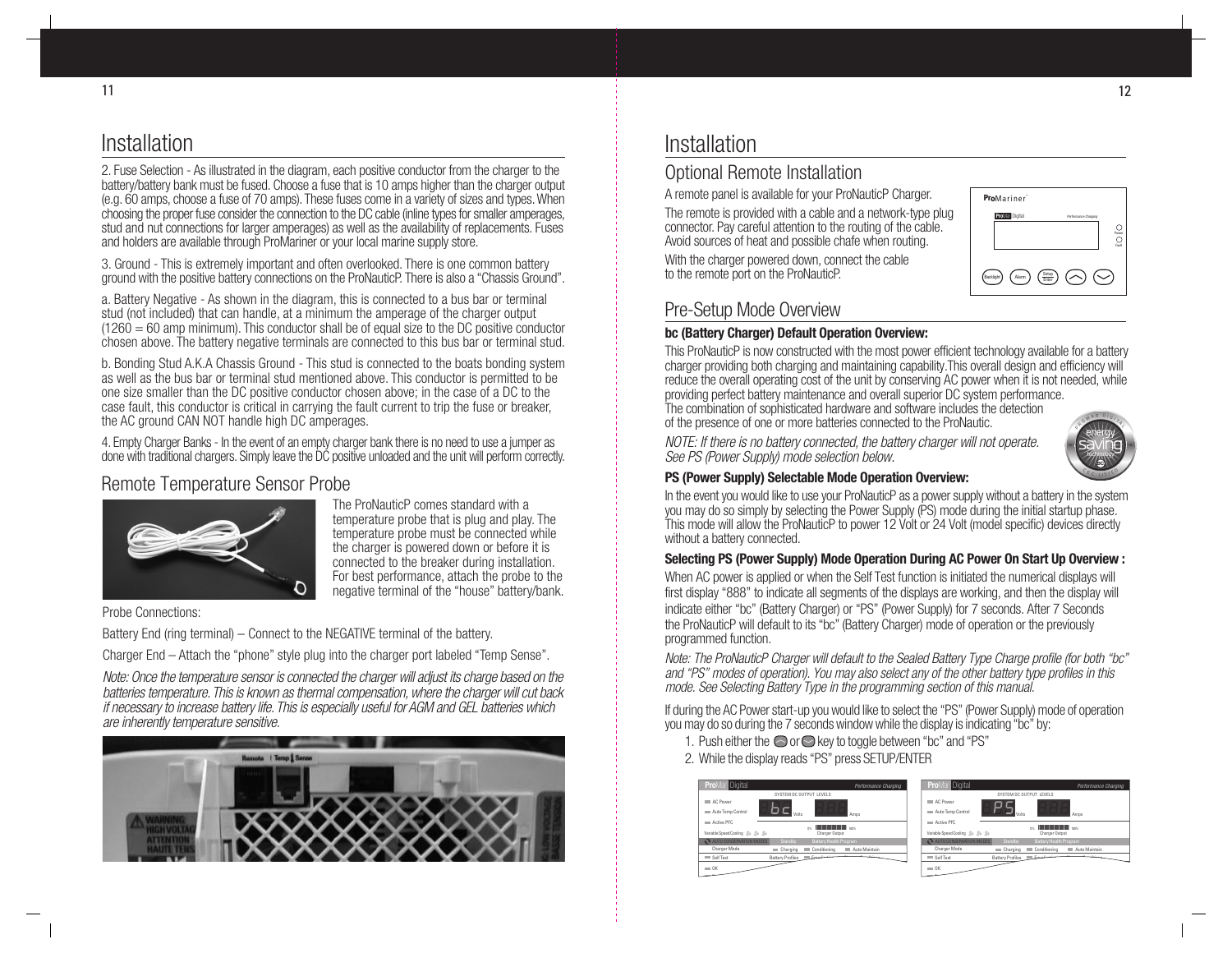# Setup and Operation

#### Check List

- $\sqrt{\ }$  Verify AC connections are correct (L, N, G) and secure
- Verify DC connections (+, -) are correct and secure
- $\sqrt{}$  Verify DC protective cover is installed
- Connect shore/station power
- Turn on main AC breaker
- $\sqrt{\ }$  Turn on charger AC breaker
- Verify LED's indicators are correct (see Setup and Operation section)

Please fully read the set up and operation section of this manual to begin using your installed and configured ProNauticP Series charger.

- Verify shore power/station is connected and main AC breaker is in the ON position.
- $\sqrt{\ }$  Apply power to your ProNauticP Series charger by switching on branch circuit power. The charger will immediately come on with all LEDs lit while it performs a system check. Once complete the LED display will indicate the default BC (Battery Charger) operation as it enters the charging mode, DC voltage will increase.

| LED indicators on the charger are as follows: |                         |                                             |  |  |
|-----------------------------------------------|-------------------------|---------------------------------------------|--|--|
| Feature                                       | <b>LED Color</b>        | <b>Function</b>                             |  |  |
| AC power                                      | blue                    | indicates power is applied                  |  |  |
| Auto temp control                             | green                   | with remote temp sensor connected           |  |  |
| <b>Active PFC</b>                             | green                   | pfc active (see features section)           |  |  |
| Volts                                         | display system voltage  | equal to the charge in the selected profile |  |  |
| Amps                                          | display output amperage | based on state of charge                    |  |  |
| Charger output                                | percentage of charge    | based on state of charge                    |  |  |
| Self test                                     | blue                    | if self test was initiated                  |  |  |
| 0K                                            | green                   | following successful self test              |  |  |
| Auto Maintain                                 | green                   | based on state of charge                    |  |  |
| Charge                                        | green                   | based on state of charge                    |  |  |
| Conditioning                                  | green                   | based on state of charge                    |  |  |

- $\sqrt{\ }$  Once the batteries have reached programmed voltage, the ProNauticP will automatically switch to conditioning mode, then to Auto Maintain mode once programmed voltage/time is met, these states will be indicated by the LED's on the charger or the optional remote.
- $\sqrt{\phantom{a}}$  The Remote (if equipped) will display real-time voltage/amperage and state-of-charge information, detailed programming and display information can be found in the operation section.
- $\checkmark$  The ProNauticP requires no further attention. Once properly installed and programmed the ProNauticP is designed for years of trouble free use with minimal attention. For periodic checks, see the maintenance section.

Note: In the event you change the battery chemistry please refer to the setup and operation section of this manual to reconfigure your charger.

#### Setup

NOTE: Factory Default charging profile is Sealed 2 (13.6 VDC Conditioning, 13.2-13.6 VDC Auto Maintain)

BATTERY TYPES - A word on battery types and the ProMariner ProNauticP. As noted in the Battery Selection Table in the FEATURES section of this manual, this unit can handle 7 different types of commonly available batteries. Batteries are a consumable component and will, at some point, require replacement. Different batteries are charged with dramatically different charging profiles. A change in battery type upon replacement will require resetting of the battery type on the ProNauticP Charger. Identifying the battery type (available on the battery or by contacting the battery manufacturer) and setting the ProNauticP Charger accordingly

# Setup and Operation

is a crucial step in ensuring your batteries longevity. ProMariner has pre-programmed the available settings for optimum care of whatever type of battery you find suits your application.

DO NOT GUESS! If you are unsure of your battery type, contact the manufacturer of the battery. Damage caused by an incorrect setting is not covered under warranty.

POWER FACTOR CORRECTION – GLOBAL AC INPUT

Designed to work with an automatic wide range AC input voltage of 100 to 250 VAC and 50-60 Hz allowing all models to operate off of a standard household power connection.

CHARGING RATES – The ProNauticP Charger provides multi stage charging (Charging, Conditioning and Auto Maintain) as indicated in the features section. Auto Maintain (Energy Conservation Mode) - When charger has properly charged and conditioned the batteries, it will enter its Auto Maintain (Energy Conservation Mode). In this Mode the charger will monitor and Auto Maintain the battery voltages as listed in the battery types chart on page 17 of the user manual. During this Auto Conservation Mode the Standby LED will be on - to view full display, including voltage and current, press any function button. This will place the unit in a continuing maintenance mode. During extended periods of non-use, Battery Health Mode will initiate every 21 days ensuring fully conditioned batteries which will be ready to go.

RECONDITON/EQUALIZATION – This feature is only recommended for traditional capped and vented lead acid type batteries, and will only operate when those types of batteries are selected, and the user initiates the feature. This process uses high voltage over a short period of time to remove sulphates from the batteries plates. The process "equalizes" the flooded cells and mixes the electrolyte, significantly extending your battery life. Please ensure before you begin this process that the batteries are topped off with distilled water. This function is recommended no more than 4 times per year.

Note: It is recommended to disconnect all 12VDC electronics and monitor the batteries while equalizing as this increases battery gassing and increase the temperature of the battery.

POWER LEVEL ADJUSTMENT – Adjusting the level of available power used by the charger allows other equipment on board to continue to run when you encounter a low power situation such as a 50 amp panel connected to a 30 amp shore/station power connection.

# **! STOP**

#### **BEFORE USING YOUR PRONAUTICP CHARGER READ AND FOLLOW THE BELOW CHECKLIST:**

NOTE: Install by referring to the Installation section of this manual OR, as recommended by ProMariner, have your ProNauticP Charger installed by a certified ABYC electrical technician

Begin with the ProNauticP Charger circuit breaker and main shore/station power breaker in the OFF position.

Ensure that all over current protection (e.g. fuses and/or circuit breakers) are ready for use, not blown or tripped.

Verify all connections are tight, corrosion free and of good integrity.

With AC power applied (ProNauticP Charger breaker and shore/station power main ON), observe the following on the Status Indicator Center: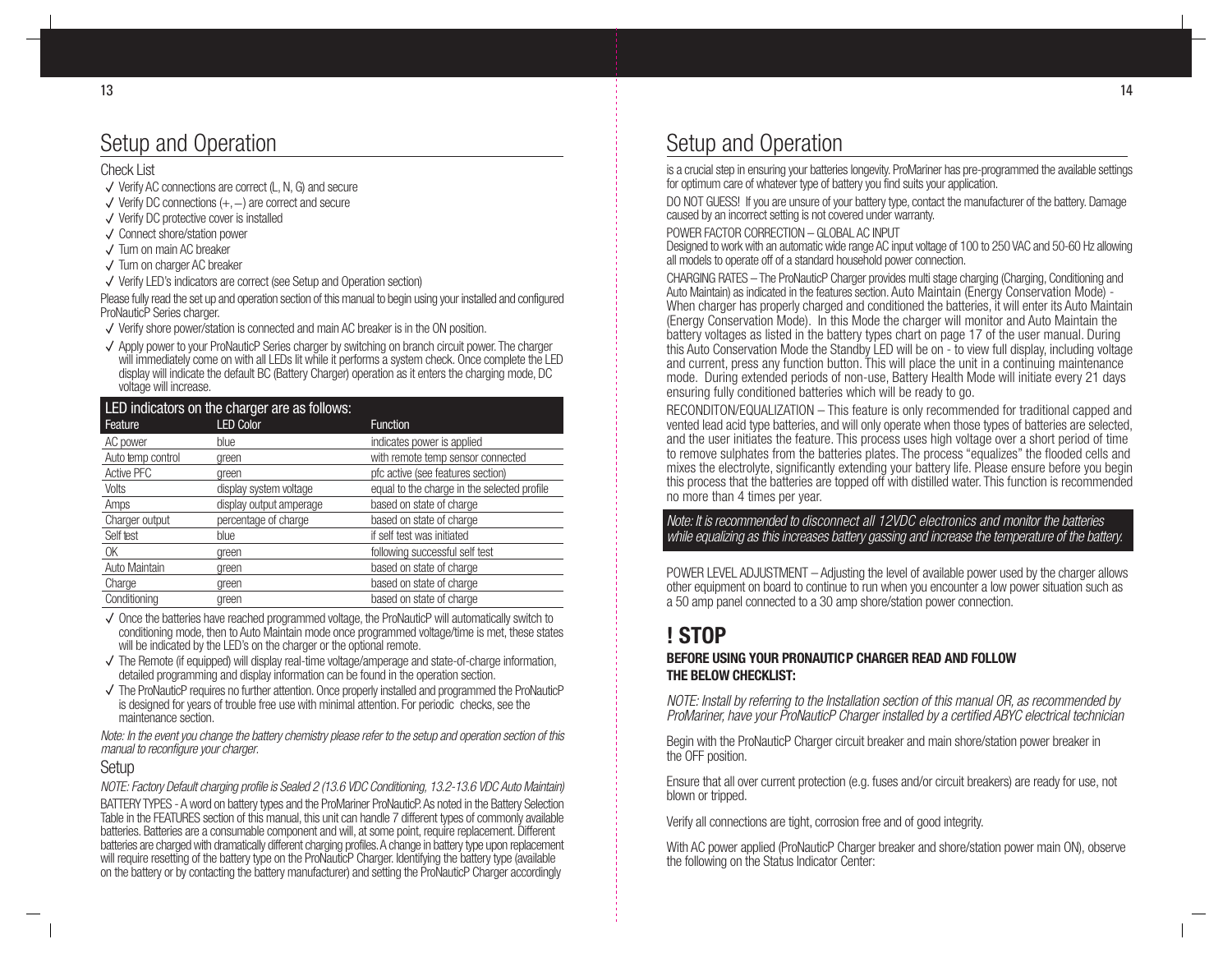# Setup and Operation

| <b>LED Status Indicator Center</b> |                         |                                             |  |
|------------------------------------|-------------------------|---------------------------------------------|--|
| Feature                            | <b>LED Color</b>        | <b>Function</b>                             |  |
| AC power                           | blue                    |                                             |  |
| Auto temp control                  | green                   | with remote temp sensor connected           |  |
| Active PFC                         | green                   |                                             |  |
| Volts                              | display system voltage  | equal to the charge in the selected profile |  |
| Amps                               | display output amperage | based on state of charge                    |  |
| Charger output                     | percentage of charge    | based on state of charge                    |  |
| Self test                          | blue                    | if self test was initiated                  |  |
| 0K                                 | green                   | following successful self test              |  |
| Auto Maintain                      | green                   | based on state of charge                    |  |
| Charge                             | green                   | based on state of charge                    |  |
| Conditioning                       | green                   | based on state of charge                    |  |

NOTE: This LED configuration indicates that the charger is functioning normally and does not need any further attention. If the RED "Fault" LED illuminates ,or any of the "Charger Conditions" LED's are illuminated, consult the Troubleshooting section of this manual.

OPERATIONAL NOTE: Your ProNauticP Charger has built in safety features that can cause the unit to shut down if it senses out of parameter operations such as over-voltage and high temperatures. See the Troubleshooting section of this manual for more details in the event this occurs.

### Optional Remote Display

| <b>Optional Remote</b>  |                                                                             |                       |  |
|-------------------------|-----------------------------------------------------------------------------|-----------------------|--|
| Power LED               | blue                                                                        | indicates power is ON |  |
| Fault LED               | red                                                                         | indicates a fault     |  |
| <b>Backlight button</b> | toggle between ON and OFF by pushing repeatedly, default is ON              |                       |  |
| Alarm Button            | toggle between silent and audible by pushing repeatedly, default is audible |                       |  |
| Setup                   | selects both "scrolling mode" and activates chosen feature                  |                       |  |
| Enter                   | (see optional remote programming section)                                   |                       |  |
| $\overline{\wedge v}$   | controls for scrolling in "scroll mode"                                     |                       |  |

When the optional remote is installed, it will display the current status of the charger along with the voltage and amperage.

- 1. The blue LED is illuminated when the power is ON
- 2. BACKLIGHT can be set to ON or OFF by toggling the BACKLIGHT button, default is ON
- 3. ALARM can be silenced or audible by toggling the ALARM button, default is audible
- 4. During the Auto Maintain (Energy Conservation Mode) only the Power, Auto Maintain and Standby LED will be on - to view full display, including voltage and current, press any function button

### Setup and Operation

The ProNauticP is a fully automatic battery charger. The features listed below can be selected during initial set-up (see Programming section) or upon a new battery installation. Normal operation does not require any intervention from the user. See the Maintenance section for information on periodic checks.



| <b>On-Unit LED Indicators and Digital Displays</b> |             |                                                                                                                              |  |
|----------------------------------------------------|-------------|------------------------------------------------------------------------------------------------------------------------------|--|
| <b>Feature</b>                                     | Color       | <b>Function</b>                                                                                                              |  |
| AC power                                           | <b>Blue</b> | AC power applied                                                                                                             |  |
| Auto temp control                                  | Green       | Temperature control feature (cooling fan)<br>active, red flashing if high-temp causes<br>unit shutdown (see troubleshooting) |  |
| <b>Active PFC</b>                                  | Green       | ON when AC power light is on, indicating<br>power factor correction is functioning                                           |  |
| Variable speed<br>cooling $(1,2,3)$                | Amber       | Indicates speed of fan during auto temp control<br>(feature standard on 20amp and above units).                              |  |
| <b>Charger Mode</b>                                |             |                                                                                                                              |  |
| Charge                                             | Green       | Charger is in charge mode, actively charging<br>the battery(s) (bulk charge)                                                 |  |
| Conditioning                                       | Green       | The unit is in absorption charge mode                                                                                        |  |
| Auto Maintain                                      | Green       | The charger is in Auto Maintain<br>(Energy Conservation Mode)                                                                |  |
| Equalization                                       | Red         | Equalization charge has been initiated by user<br>(flooded batteries ONLY, see setup)                                        |  |
| Self test                                          | Blue        | Charger is performing a system check<br>initiated by start-up or manually                                                    |  |
| OK                                                 | Green       | Indicates successful self test                                                                                               |  |
| Fault                                              | Red         | Indicates a fault (see troubleshooting)                                                                                      |  |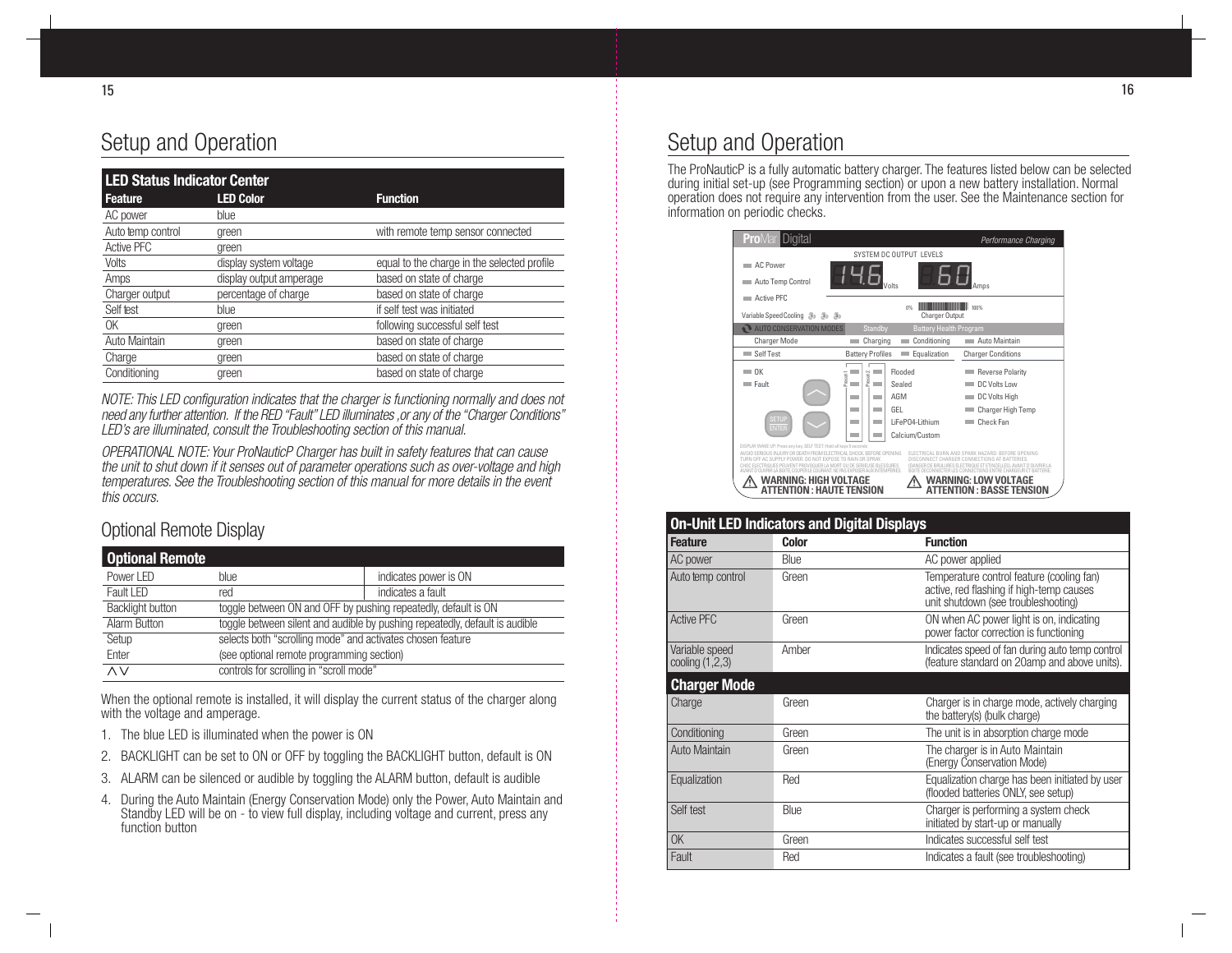# Setup and Operation

| <b>Charger Service Conditions</b>       |       |                                                                                                                                                               |
|-----------------------------------------|-------|---------------------------------------------------------------------------------------------------------------------------------------------------------------|
| DC output service<br>(reverse polarity) | Red   | Indicates a reverse polarity situation<br>(see troubleshooting)                                                                                               |
| DC volts low                            | Amber | DC system voltage is less than 11.0 VDC                                                                                                                       |
| DC volts high                           | Red   | Indicates a high DC voltage from an outside<br>source such as a failed alternator/regulator                                                                   |
| Charger high temp                       | Amber | Charger has shutdown due to high temperature                                                                                                                  |
| Check fan                               | Red   | Fan failure                                                                                                                                                   |
| <b>Auto Conservation Mode</b>           |       |                                                                                                                                                               |
| Standby                                 | Amber | After charging and conditioning batteries ProNautic<br>will initiate Auto Maintain (Energy Conservation Mode)<br>which monitors and Auto-maintains batteries. |
| <b>Battery Health</b><br>Program        | Amber | After 21 davs of Auto Maintaining the charger<br>simulates a start-up charge mode                                                                             |
| <b>Digital Displays</b>                 |       |                                                                                                                                                               |
| Volts/amps                              |       | Displays actual voltage/amperage used by the unit                                                                                                             |
| Charger output                          |       | Displays the actual vs available charge rate by percentage                                                                                                    |

| <b>User Selectable Battery Types</b> |                     |                                   |                     |                                   |  |  |
|--------------------------------------|---------------------|-----------------------------------|---------------------|-----------------------------------|--|--|
|                                      | Preset 1 Profiles   |                                   |                     | Preset 2 Profiles                 |  |  |
| <b>Battery Type</b>                  | Conditioning<br>VDC | Auto Maintain<br><b>VDC Range</b> | Conditioning<br>VDC | Auto Maintain<br><b>VDC Range</b> |  |  |
| Flooded                              | 14.8 VDC            | 12.8-13.6 VDC                     | 14.7 VDC            | 12.8-13.4 VDC                     |  |  |
| Sealed                               | 14.4 VDC            | 12.8-13.6 VDC                     | 14.6 VDC            | 12.8-13.4 VDC                     |  |  |
| AGM                                  | 14.4 VDC            | 13.0-13.4 VDC                     | 14.6 VDC            | 13.0-13.6 VDC                     |  |  |
| GEL                                  | 14.0 VDC            | 13.2-13.7 VDC                     | 14.4 VDC            | 13.2-13.8 VDC                     |  |  |
| LiFePO4 - Lithium                    | 13.8 VDC            | 13.2-13.8 VDC                     | 14.6 VDC            | 13.2-14.6 VDC                     |  |  |
| Calcium/Custom                       | 15.1 VDC            | 13.2-13.6 VDC                     | Prgm VDC*           | Pram VDC*                         |  |  |
| Equalization                         | 15.5 VDC            | 15.5 VDC                          | 15.5 VDC            | 15.5 VDC                          |  |  |

 $*$  Default: Conditioning = 13.6 VDC; Auto Maintain = 13.2-13.6 VDC

Auto Maintain (Energy Conservation Mode) - When charger has properly charged and conditioned the batteries, it will enter its Auto Maintain (Energy Conservation Mode). In this Mode the charger will monitor and Auto Maintain the battery voltages as listed in the battery types chart above. During this Auto Conservation Mode the Standby LED will be on - to view full display, including voltage and current, press any function button. This will place the unit in a continuing maintenance mode. During extended periods of non-use, Battery Health Mode will initiate every 21 days ensuring fully conditioned batteries which will be ready to go.

NOTE: Damage can result from improper use of the custom setting. Any damage experienced while using this setting is the responsibility of the user and not covered by the Professional Mariner warranty. ALWAYS consult the battery manufacturer if you are unsure of the battery chemistry or appropriate selection. NOTE: For 24 volt models double the voltages shown above or refer to product label.

Lithium Battery Caution: There are many types of Lithium batteries with various charging requirements. Improper charging can result in damage to the battery or catastrophic failure of the battery resulting in battery damage or even fire in extreme cases. You should take extreme caution in the selection of your Lithium Battery system and the all of the onboard charging methods used for this type of battery. The ProNauticP series only provides the bulk and float charging voltage and current for this type of battery. The ProNauticP does not replace the required individual cell management electronics required by lithium batteries. Consult your lithium battery supplier for details.

### Programming

#### **SELECTING BATTERY TYPE**

To select a battery type/charging profile perform the following:

- 1. Press and hold the SETUP/ENTER button for 5 seconds.
- 2. The current battery type and Voltage/Amperage displays will flash.
- 3. Use the  $\ominus$  and  $\ominus$  keys to select desired battery type.
- 4. The Volts and Amps readout will display the charge/conditioning and ready voltages for each profile highlighted.
- 5. Press the SETUP/ENTER button to confirm selection, the LED will remain solid.

#### **ADJUSTING THE CUSTOM BATTERY TYPE SELECTION**

NOTE: \*Damage can result from improper use of the custom setting. Any damage experienced while using this setting is the responsibility of the user and not covered by the Professional Mariner warranty. ALWAYS consult the battery manufacturer if you are unsure of the battery chemistry.

- 1. Follow above steps and select the "Custom" option
- 2. The Volts and Amps will display 13.6 (default at 13.6V)
- 3. The "Charge/Conditioning" LED will be blinking, indicating it can be changed
- 4. Use the  $\odot$  and  $\odot$  to select voltage up to 15.1.
- 5. Press the SETUP/ENTER button to confirm selection, the "Charge/Conditioning" LED should be solid, the "Auto Maintain" LED should now be flashing
- 6. Use the  $\odot$  and  $\odot$  to select voltage up to 15.1.
- 7. Press the SETUP/ENTER button to confirm selection, the LED will remain solid

NOTE: During this process, real-time voltage and amperages will not be displayed.

#### **SELF TEST MODE**

- 1. Press and hold the SETUP/ENTER and the  $\bigcirc$  and  $\bigcirc$  buttons simultaneously for 5 seconds.
- 2. Only the "Self Test" LED will flash until the test is complete.
- 3. OK or Fault LED's will be displayed, see the Troubleshooting section if the Fault LED is illuminated.

#### **EQUALIZATION**

NOTE: This function is only recommended for flooded lead acid batteries and will only activate when this type of battery is selected.

- 1. Use the  $\odot$  and  $\odot$  to select the Equalization LED.
- 2. Once selected press the  $\bigcirc$  and  $\bigcirc$  for 3 seconds.
- 3. The LED will remain solid, putting the unit in the equalization setting for 240 minutes.
- 4. Once complete, the charger will revert back to the previous setting.

#### **POWER LEVEL ADJUSTMENT**

- 1. Hold the  $\odot$  and  $\odot$  buttons simultaneously for 15 seconds
- 2. Volts will display "PL" for Power Level
- 3. Press the  $\odot$  to adjust the amperage display from 100, 75, 50, 25% output.
- 4. Press the SETUP/ENTER button to confirm selection.

#### NOTE: If no action is taken after 15 seconds, the unit reverts to 100% power.

#### **FACTORY RESET**

- To return the unit to original factory settings (Sealed 2)
	- 1. Follow steps 1 and 2 in the Selecting Battery Type section
	- 2. Use the  $\odot$  and  $\odot$  keys until no battery type or equalization LED's are illuminated.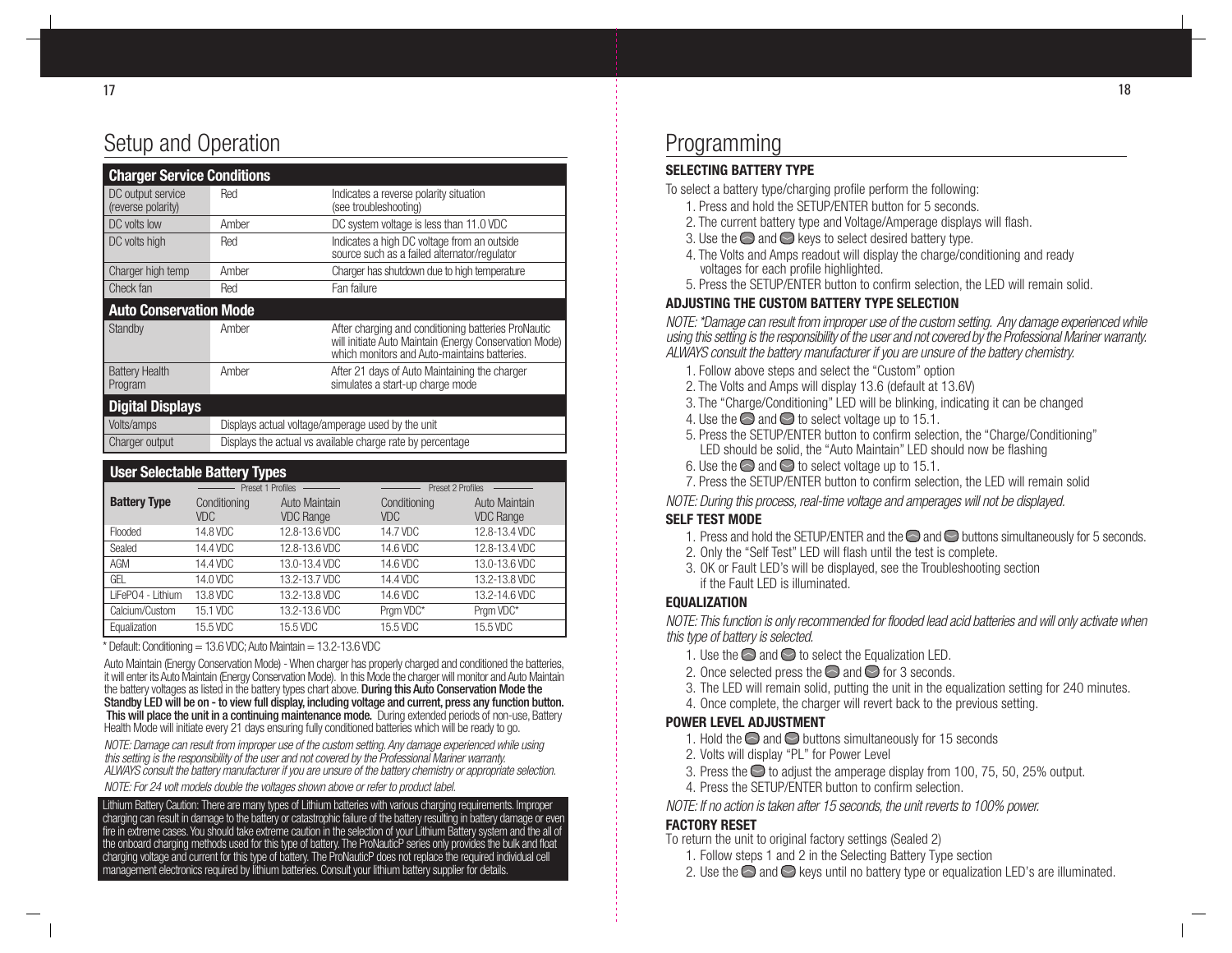# Programming

- 3. The Voltage and Amperage displays will show "FAC" "DEF" for factory default.
- 4. Press the SETUP/ENTER button to confirm selection, the charger will re-boot.

#### **SELECTING THE POWER SUPPLY MODE**

- 1. Initiate self-test by repowering unit or by pressing the SETUP/ENTER and  $\bigcirc$  &  $\bigcirc$ buttons simultaneously for 5 second
- 2. While the digital display is indicating either "bc" or "PS" push either  $\bigcirc$  or  $\bigcirc$ to toggle the selection between "bc" and "PS"
- 3. While the display reads "PS" press SETUP/ENTER

The unit will remain in this mode unit it is reprogrammed.

#### **PROGRAMMING USING THE OPTIONAL REMOTE**

- 1. Pressing SETUP/ENTER displays "SCROLLING"
- 2. Using the  $\bigcirc$  and  $\bigcirc$  (directional) keys scroll through the below menu items,
- 3. Pressing SETUP/ENTER will activate each mode,
- 4. Using the directional keys again will display additional options to be selected, press SETUP/ENTER when done

| <b>Remote Panel "Scrolling" Menu Options</b> |                                                                                                                                                |  |  |  |
|----------------------------------------------|------------------------------------------------------------------------------------------------------------------------------------------------|--|--|--|
| 1. Charger Name                              | Displays charger model                                                                                                                         |  |  |  |
| 2. Charger Status                            | Displays Charging/Conditioning/Auto Maintain                                                                                                   |  |  |  |
| 3. Battery Type Selection                    | Displays selected battery type                                                                                                                 |  |  |  |
| 4. Time to Absorption                        | Displays time left in Absorption mode.                                                                                                         |  |  |  |
| 5. Run time                                  | Displays units total run-time                                                                                                                  |  |  |  |
| 6. Power Level                               | Displays current power level, allows selection.                                                                                                |  |  |  |
| 7. Battery Temperature                       | Displays battery temperature                                                                                                                   |  |  |  |
| 8. Charger Temperature                       | Displays charger temperature                                                                                                                   |  |  |  |
| 9. Transformer Temperature                   | Displays transformer (AC side) temperature                                                                                                     |  |  |  |
| 10. Faults                                   | Displays "No Faults Detected" OR allows scrolling through faults,<br>if present, once SETUP/ENTER is pressed, see the Troubleshooting section. |  |  |  |
| 11. Company Information                      | Displays Professional Mariner information                                                                                                      |  |  |  |
| 12. Total Run Time                           | Displays log of total run time                                                                                                                 |  |  |  |
| 13. Software revision                        | Displays the current software version                                                                                                          |  |  |  |
| <b>Remote Shortcuts</b>                      |                                                                                                                                                |  |  |  |
|                                              | Press and hold for 10 seconds to force into Auto Maintain mode                                                                                 |  |  |  |
|                                              | Press and hold for 15 seconds for direct access to power level mode                                                                            |  |  |  |
|                                              | Press and hold for 5 seconds to initiate Self Test                                                                                             |  |  |  |
|                                              | Press and hold for 3 seconds, restores Factory Default                                                                                         |  |  |  |

#### NOTES:

\*All remote modes/functions are identical to those described by using the on-charger controls. \*10 seconds of inactivity will cause the remote to revert to the previous setting.

# **Troubleshooting**

The ProNauticP includes advanced fault indication. Faults, if indicated, may require service from ProMariner. For inquiries and service information Please call our Customer Care Department line at 1-800-824-0524 from 8:30 am to 5 pm (Eastern Standard Time) for any warranty, service or installation assistance you may need. Thank You

#### **! THERE ARE NO USER SERVICEABLE PARTS INSIDE THE PRONAUTICP. DO NOT ATTEMPT TO DISSASEMBLE THE UNIT. EVIDENCE OF DISSASEMBLY WILL VOID MANUFACTURERS WARRANTY.**

The first step to any problem is resetting the ProNauticP unit by turning off the AC breaker providing power, waiting at least 10 seconds and turning it back on again.

Review the Operations section for the meaning of the fault indicator and suggestions on how to clear the fault.

| <b>Charger Fault (Service) Conditions</b>                                                                                                                                                                                                                                                                                                                                                                                                                                                                                                                                          |                             |                                                                                   |  |  |  |
|------------------------------------------------------------------------------------------------------------------------------------------------------------------------------------------------------------------------------------------------------------------------------------------------------------------------------------------------------------------------------------------------------------------------------------------------------------------------------------------------------------------------------------------------------------------------------------|-----------------------------|-----------------------------------------------------------------------------------|--|--|--|
| <b>LED Label</b>                                                                                                                                                                                                                                                                                                                                                                                                                                                                                                                                                                   | <b>LED Color</b>            | <b>Fault</b>                                                                      |  |  |  |
| <b>Reverse Polarity</b>                                                                                                                                                                                                                                                                                                                                                                                                                                                                                                                                                            | Red                         | Indicates a reverse polarity situation                                            |  |  |  |
| Check DC Connections, ensure positive $+$ (RED) and negative - (BLACK and/or YELLOW)<br>connections are attached accordingly                                                                                                                                                                                                                                                                                                                                                                                                                                                       |                             |                                                                                   |  |  |  |
| DC Volts Low                                                                                                                                                                                                                                                                                                                                                                                                                                                                                                                                                                       | Amber                       | DC system voltage is less than 11.0 VDC                                           |  |  |  |
| Bring system voltage over 11.0 VDC, check battery(s) condition and replace as necessary.                                                                                                                                                                                                                                                                                                                                                                                                                                                                                           |                             |                                                                                   |  |  |  |
| <b>DC Volts High</b>                                                                                                                                                                                                                                                                                                                                                                                                                                                                                                                                                               | Red                         | Indicates a high DC voltage from an outside source<br>such as a failed alternator |  |  |  |
| Using a multi-meter check alternator(s) output, generally over 15VDC. Determine if fault exists<br>in regulator or alternator, solar panel, wind generator etc. Replace as needed.                                                                                                                                                                                                                                                                                                                                                                                                 |                             |                                                                                   |  |  |  |
| <b>Charger High Temp</b>                                                                                                                                                                                                                                                                                                                                                                                                                                                                                                                                                           | Amber                       | Charger has shut down due to high temperature                                     |  |  |  |
| Generally this indicates that the unit has been installed in an area with a very high ambient temperature.<br>This unit is designed for use in an engine room, if installed in an engine compartment; ensure that there<br>is proper ventilation in the space for the charger and other temperature sensitive components. If the<br>installation area temperature is $45^{\circ}$ C (113 $^{\circ}$ F) or more, move charger or add ventilation to lower ambient<br>temperature. The recommended maximum ambient temperature for installation is 45 $\degree$ C. (113 $\degree$ F) |                             |                                                                                   |  |  |  |
| Check Fan                                                                                                                                                                                                                                                                                                                                                                                                                                                                                                                                                                          | Red                         | Fan failure                                                                       |  |  |  |
| Ensure that the cooling fan can move freely and that no debris is blocking the fan movement.<br>Persistent fan problems require service from ProMariner.                                                                                                                                                                                                                                                                                                                                                                                                                           |                             |                                                                                   |  |  |  |
| Fault                                                                                                                                                                                                                                                                                                                                                                                                                                                                                                                                                                              | Red                         | Indicates a fault                                                                 |  |  |  |
| Please contact ProMariner for service options.                                                                                                                                                                                                                                                                                                                                                                                                                                                                                                                                     |                             |                                                                                   |  |  |  |
| Auto Temp Control                                                                                                                                                                                                                                                                                                                                                                                                                                                                                                                                                                  | Red flashing                | High temp causes unit shutdown                                                    |  |  |  |
|                                                                                                                                                                                                                                                                                                                                                                                                                                                                                                                                                                                    | See charger high temp above |                                                                                   |  |  |  |

Note: Installation is permitted in an environment of 45 $\degree$  C (113 $\degree$  F) and may result in output of unit decreasing to protect the internal components and the performance of the unit.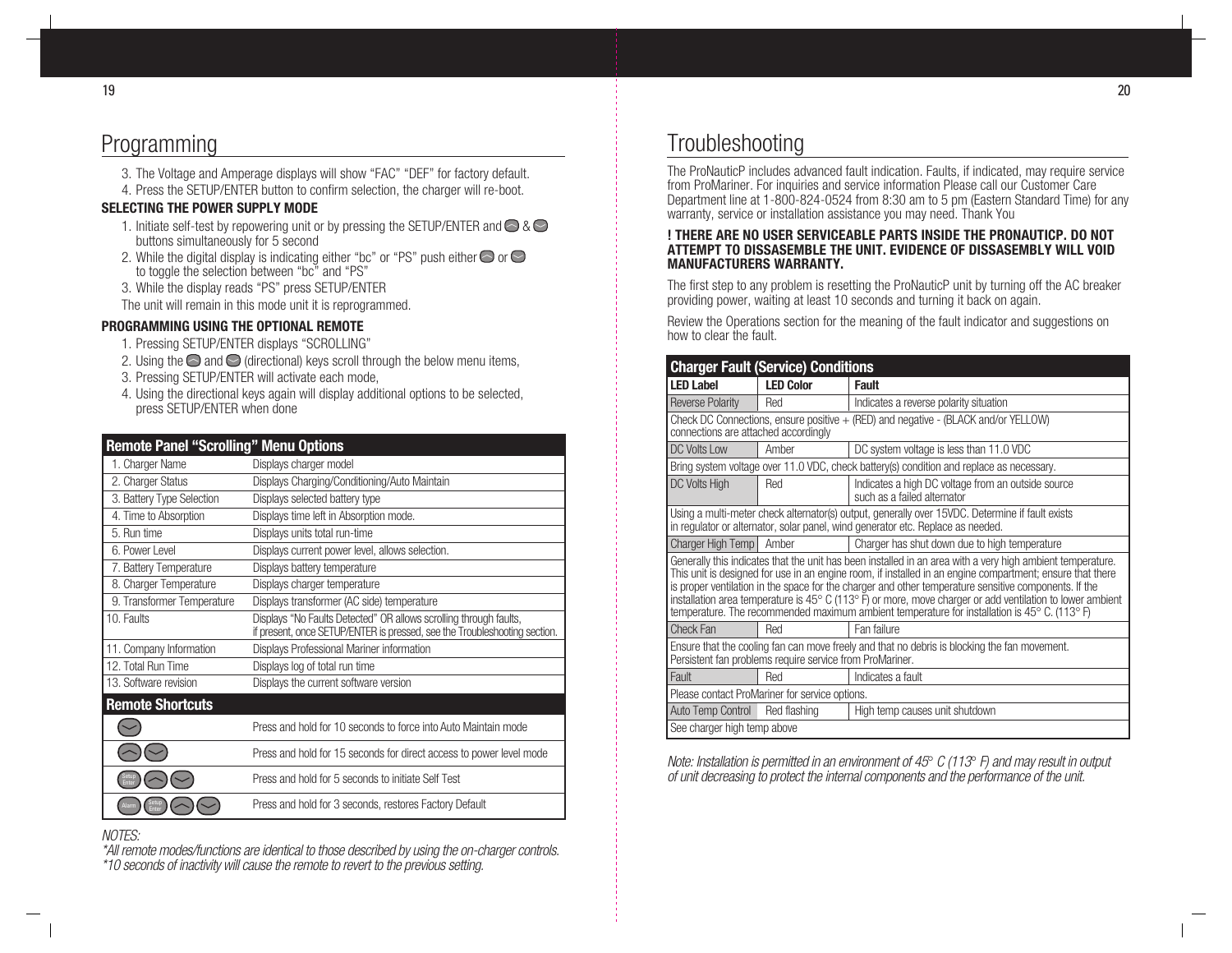# Maintenance

This unit is solid state and requires no constant adjustment or constant attention; however, the following items should be checked:

| <b>Maintenance Item</b>                                                                                                                                                                                                                                                        | <b>Start Up</b> | <b>Monthly</b> |
|--------------------------------------------------------------------------------------------------------------------------------------------------------------------------------------------------------------------------------------------------------------------------------|-----------------|----------------|
| Verify LED status panel shows no fault condition and indicates<br>normal operation.                                                                                                                                                                                            |                 |                |
| Condition of fuses/breakers check for as-new condition on<br>fuses (e.g. no discoloration or corrosion) and that a breaker<br>will manually trip and reset.                                                                                                                    |                 |                |
| Check for proper ventilation and that no debris has collected<br>on the fan shroud or items have been improperly stored<br>around the ProNauticP.                                                                                                                              |                 |                |
| Check battery terminal connections (both at battery and the<br>ProNauticP Charger) for corrosion, clean and reconnect<br>immediately upon signs of corrosion.                                                                                                                  |                 |                |
| Per manufacturer's instructions, check and top off batteries<br>with distilled water. Use of tap or bottled drinking water will<br>damage battery plates due to mineral content.                                                                                               |                 |                |
| Check wire condition, overheating due to excessively long<br>or too small conductors will result in hardening of the insulation<br>or even burn marks at connections; If any of these signs<br>exist, immediately remedy the situation by installing the<br>proper conductors. |                 |                |

### **Dimensions**

ProNauticP 12volt 10-40 Amp and 24 volt 20 Amp Dimensions Inches (mm)

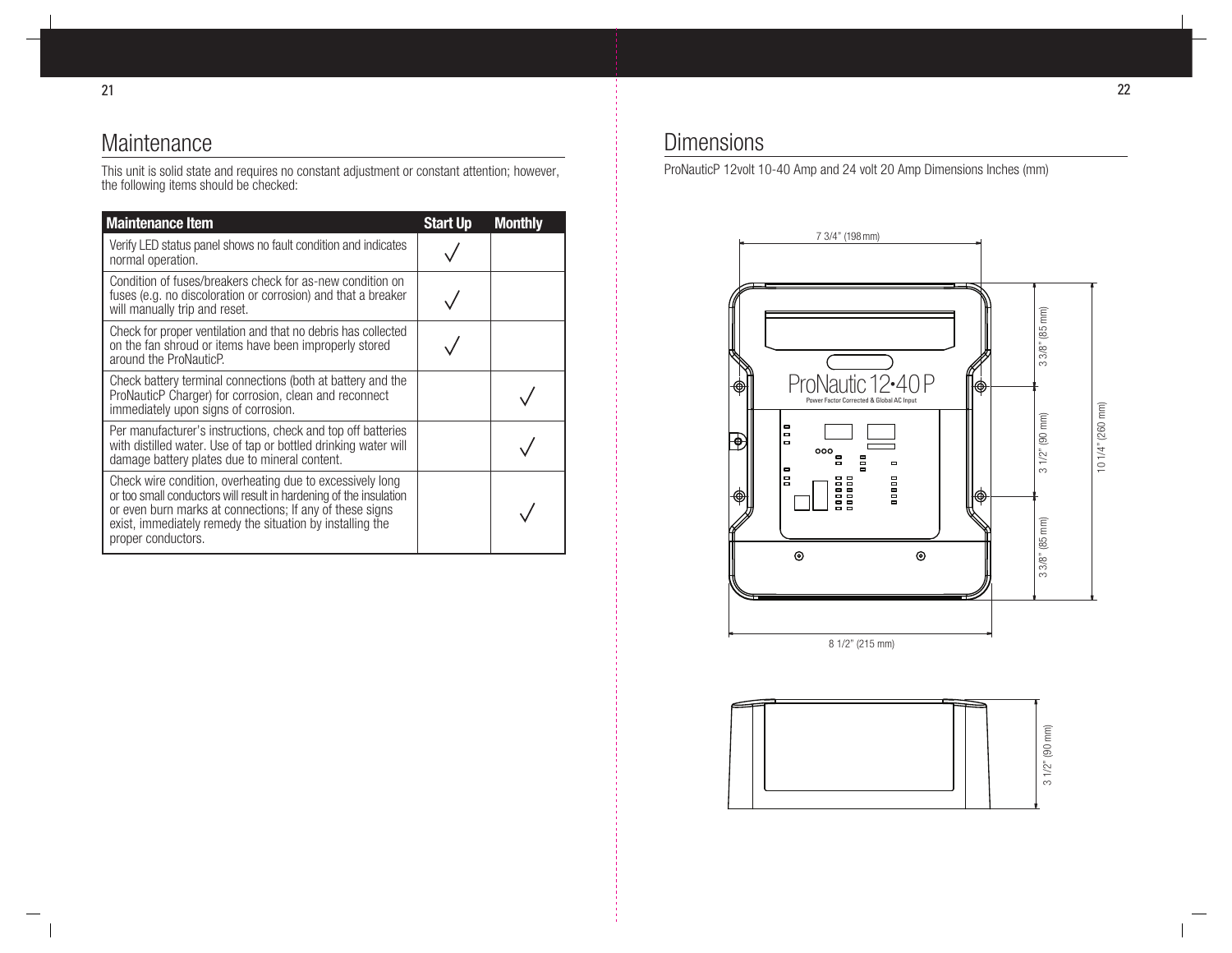## **Dimensions**

ProNauticP (12 volt) 50-60 Amp and (24 volt) 30 Amp Dimensions Inches (mm)



### **Dimensions**

Optional Remote Dimensions Inches (mm)



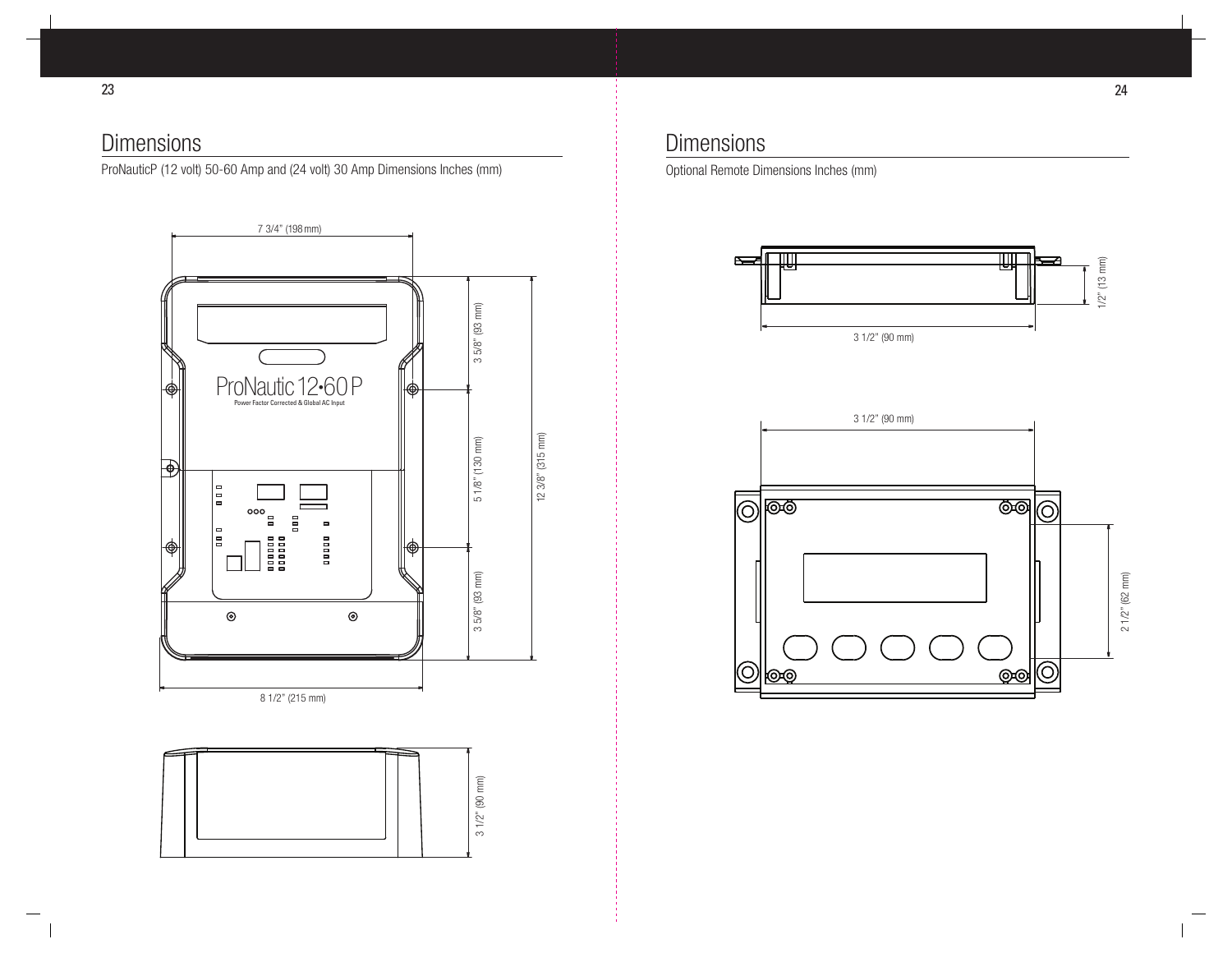# Typical Wiring Configurations

Typical 3 Bank12 Volt DC Common Ground Installation:



# Typical Wiring Configurations

Typical 2 Bank12 Volt DC Common Ground Installation:

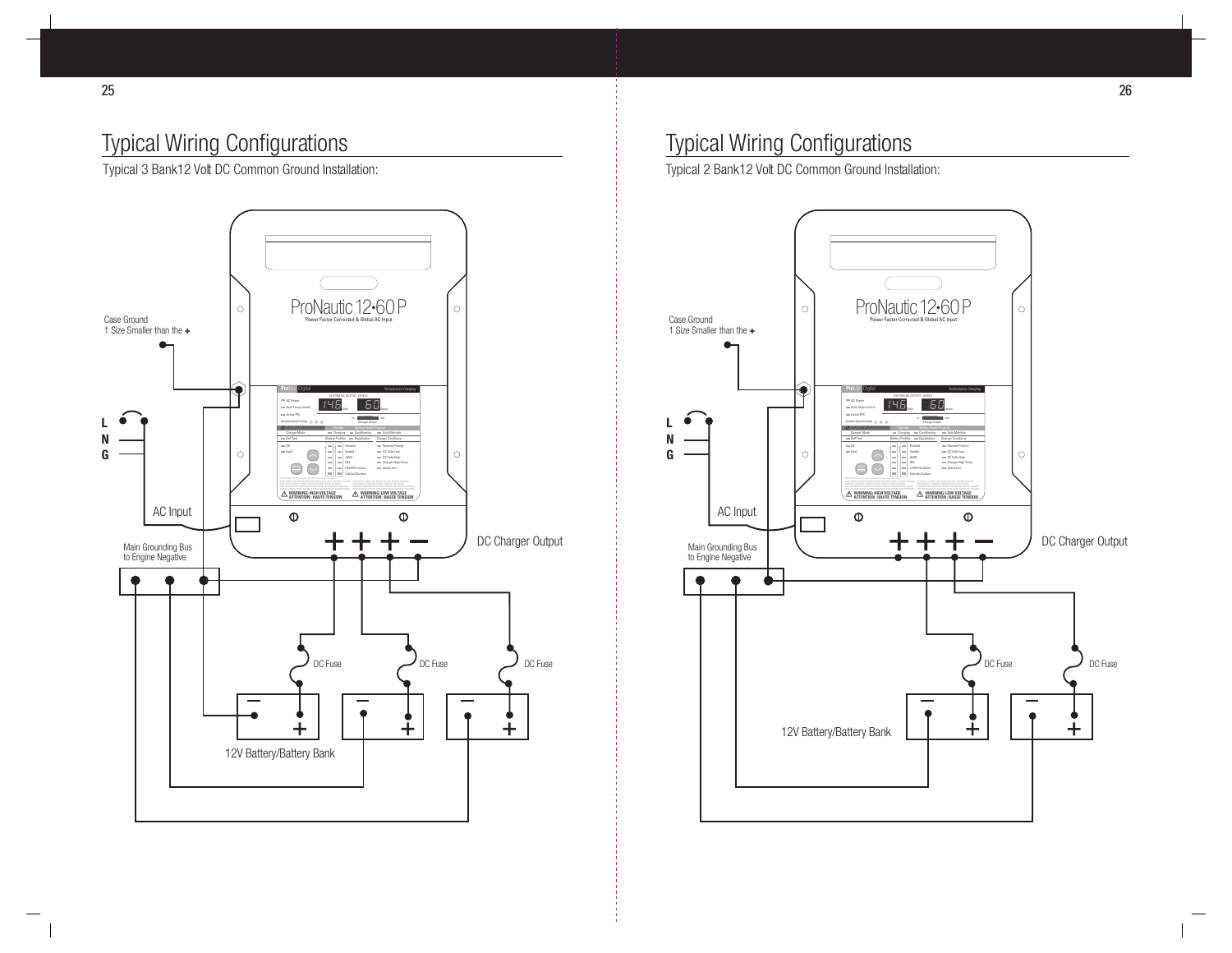# Typical Wiring Configurations

Typical Single12 Volt DC Common Ground Installation:



# Typical Battery Capacity

This chart can be used as a means to properly pair your on-board battery capacity to the appropriately sized ProNauticP Marine On-Board Battery Charger.

| <b>Typical Battery Capacity by Model</b> |       |                                                                            |  |  |
|------------------------------------------|-------|----------------------------------------------------------------------------|--|--|
| Part No.                                 | Model | Recommended for Sealed or Flooded Lead Batteries<br><b>Total AH Rating</b> |  |  |
| 63110                                    | 1210  | 65 to 100 AH                                                               |  |  |
| 63115                                    | 1215  | 85 to 150 AH                                                               |  |  |
| 63120                                    | 1220  | 100 to 200 AH                                                              |  |  |
| 63130                                    | 1230  | 185 to 300 AH                                                              |  |  |
| 63140                                    | 1240  | 250 to 400 AH                                                              |  |  |
| 63150                                    | 1250  | 400 to 500 AH                                                              |  |  |
| 63160                                    | 1260  | 500 to 600 AH                                                              |  |  |
| 63170                                    | 2420  | Up to 400 AH                                                               |  |  |
| 63180                                    | 2430  | Up to 600 AH                                                               |  |  |